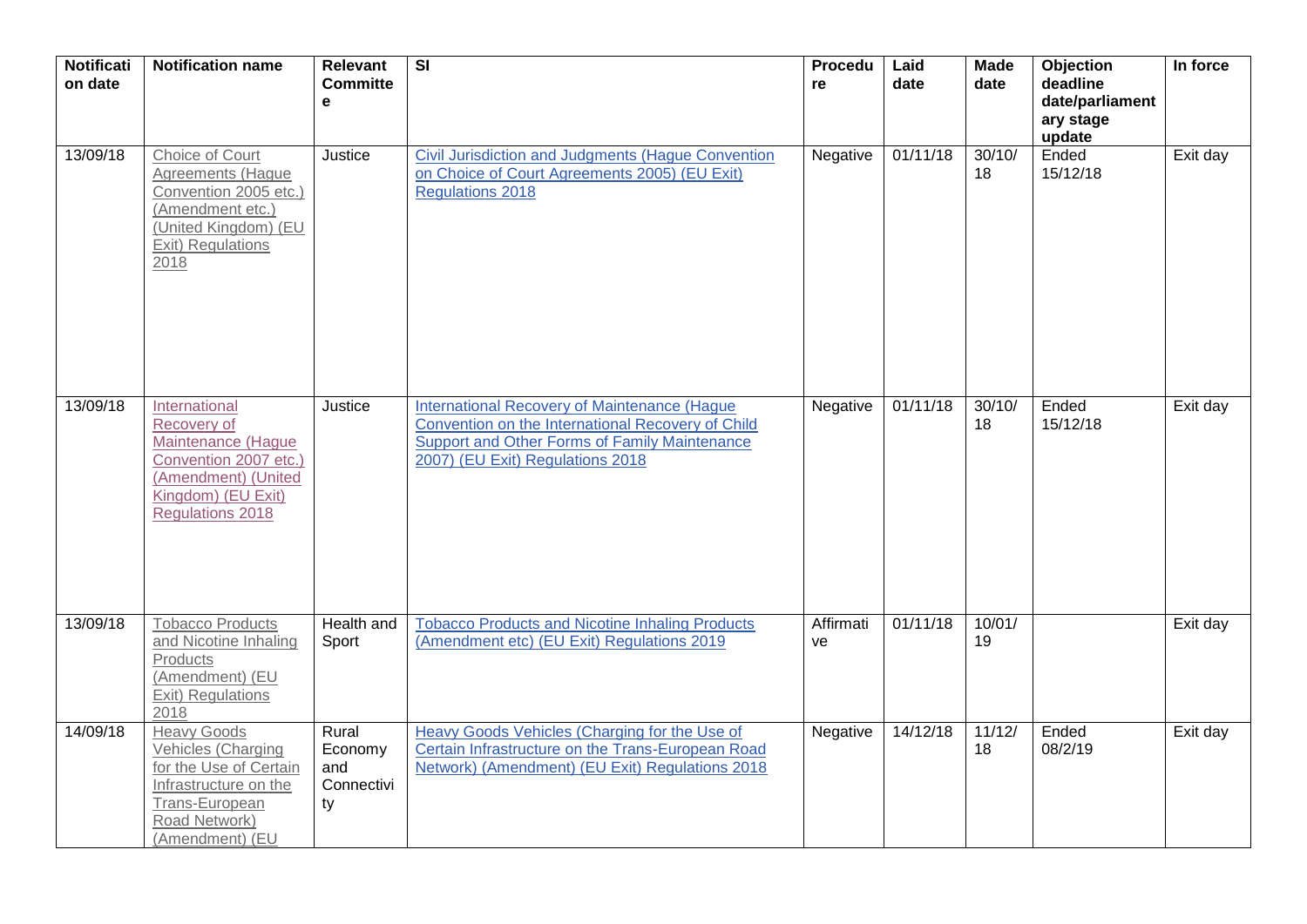| Notificati<br>on date | <b>Notification name</b>                                                                                                           | Relevant<br><b>Committe</b><br>e                        | $\overline{\mathsf{SI}}$                                                                                                          | <b>Procedu</b><br>re | Laid<br>date | <b>Made</b><br>date | Objection<br>deadline<br>date/parliament<br>ary stage<br>update | In force                                                                                                                                                                                                                                                    |
|-----------------------|------------------------------------------------------------------------------------------------------------------------------------|---------------------------------------------------------|-----------------------------------------------------------------------------------------------------------------------------------|----------------------|--------------|---------------------|-----------------------------------------------------------------|-------------------------------------------------------------------------------------------------------------------------------------------------------------------------------------------------------------------------------------------------------------|
|                       | Exit) Regulations<br>2018                                                                                                          |                                                         |                                                                                                                                   |                      |              |                     |                                                                 |                                                                                                                                                                                                                                                             |
| 18/09/18              | Ionising Radiation<br>(Basic Safety<br>Standards)<br>(Miscellaneous<br>Provisions)<br>(Amendment) (EU<br>Exit) Regulations<br>2018 | Environme<br>nt, Climate<br>Change<br>and Law<br>Reform | <b>Ionising Radiation (Basic Safety Standards)</b><br>(Miscellaneous Provisions) (Amendment) (EU Exit)<br><b>Regulations 2018</b> | Negative             | 03/12/18     | 30/11/<br>18        | Ended<br>28/01/19                                               | Exit day                                                                                                                                                                                                                                                    |
| 18/09/18              | <b>Justification Decision</b><br>Powers (EU Exit)<br>Regulations 2018                                                              | Environme<br>nt, Climate<br>Change<br>and Law<br>Reform | <b>Justification Decision Power (Amendment) (EU Exit)</b><br><b>Regulations 2018</b>                                              | Affirmati<br>ve      | 23/11/18     |                     | Commons<br>approved<br>21/01/19<br>Lords approved<br>22/01/19   | Exit day                                                                                                                                                                                                                                                    |
| 20/09/18              | Insolvency<br>(Amendment etc.)<br>(EU Exit) Regulations<br>2018                                                                    | Environme<br>nt, Climate<br>Change<br>and Law<br>Reform | Insolvency (Amendment) (EU Exit) Regulations 2018                                                                                 | Affirmati<br>ve      | 19/11/18     |                     | Lords approved<br>15/01/19<br>Commons<br>approved<br>28/01/19   | Regulatio<br>n 2 as it<br>relates to<br>paragrap<br>h 177 of<br>the<br>Schedule,<br>and Part<br>12 of the<br>Schedule,<br>paragrap<br>h 177 of<br>the<br>Schedule,<br>and Part<br>12 of the<br>Schedule<br>day after<br>made.<br>Remaind<br>er exit<br>day. |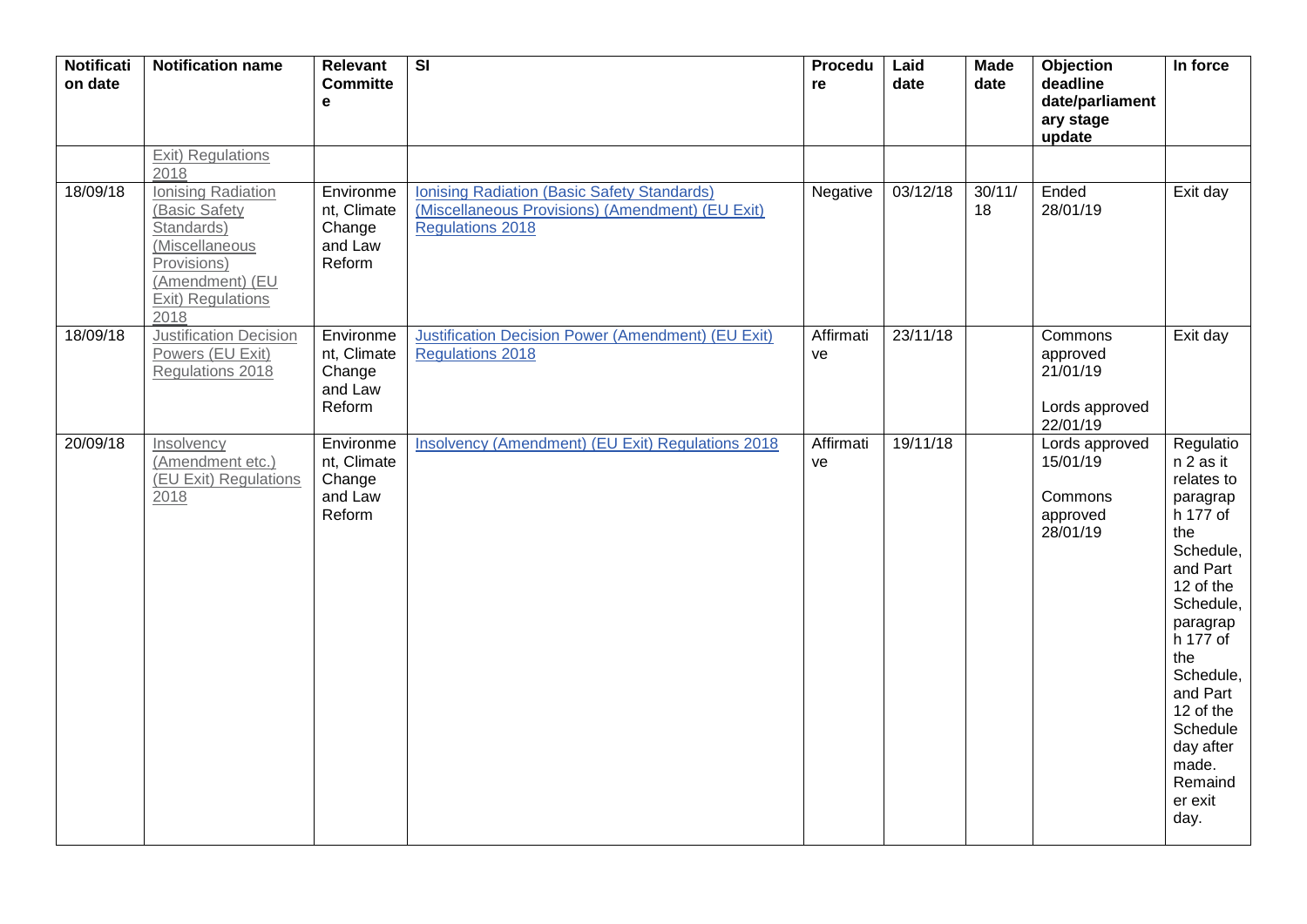| <b>Notificati</b><br>on date | <b>Notification name</b>                                                                                                | <b>Relevant</b><br><b>Committe</b><br>e                 | $\overline{\mathsf{SI}}$                                                                               | <b>Procedu</b><br>re | Laid<br>date | <b>Made</b><br>date | Objection<br>deadline<br>date/parliament<br>ary stage<br>update     | In force        |
|------------------------------|-------------------------------------------------------------------------------------------------------------------------|---------------------------------------------------------|--------------------------------------------------------------------------------------------------------|----------------------|--------------|---------------------|---------------------------------------------------------------------|-----------------|
| 24/09/18                     | Maritime Transport<br>Access to Trade and<br>Cabotage<br>(Revocation) (EU<br>Exit) Regulations<br>2018                  | Rural<br>Economy<br>and<br>Connectivi<br>ty             | Maritime Transport Access to Trade and Cabotage<br>(Revocation) (EU Exit) Regulations 2019             | Affirmati<br>ve      | 19/12/18     | 06/03/<br>19        |                                                                     | Exit day        |
| 28/09/18                     | <b>Human Tissue</b><br>(Quality and Safety<br>for Human<br>Application)<br>(Amendment) (EU<br>Exit) Regulations<br>2018 | Health and<br>Sport                                     | Human Tissue (Quality and Safety for Human<br>Application) (Amendment) (EU Exit) Regulations 2019      | Affirmati<br>ve      | 19/11/18     | 05/03/<br>19        |                                                                     | Exit day        |
| 28/09/18                     | Quality and Safety of<br>Organs Intended for<br>Transplantation<br>(Amendment) (EU<br>Exit) Regulations                 | Health and<br>Sport                                     | Quality and Safety of Organs Intended for<br>Transplantation (Amendment) (EU Exit) Regulations<br>2019 | Affirmati<br>ve      | 19/11/18     | 05/03/<br>19        |                                                                     | Exit day        |
| 28/09/18                     | <b>Blood Safety and</b><br><b>Quality (Amendment)</b><br>(EU Exit) Regulations<br>2018                                  | Health and<br>Sport                                     | Blood Safety and Quality (Amendment) (EU Exit)<br><b>Regulations 2019</b>                              | Affirmati<br>ve      | 19/11/18     | 08/01/<br>19        |                                                                     | Exit day        |
| 01/10/18                     | Law Enforcement and<br>Security<br>(Amendment) (EU<br>Exit) Regulations<br>2018                                         | Justice                                                 | Law Enforcement and Security (Amendment) (EU Exit)<br><b>Regulations 2019</b>                          | Affirmati<br>ve      | 15/01/19     |                     | Commons<br>approved<br>04/03/19<br>Lords approved<br>18/03/19       | Exit day        |
| 02/10/18                     | Greenhouse Gas<br><b>Emissions Trading</b><br>Scheme<br>(Amendment) (EU<br>Exit) Regulations<br>2018                    | Environme<br>nt, Climate<br>Change<br>and Law<br>Reform | <b>Greenhouse Gas Emissions Trading Scheme</b><br>(Amendment) Regulations 2019                         | Negative             | 11/03/19     | 08/03/<br>19        | 07/05/19                                                            | Yes<br>14/03/19 |
| 02/10/18                     | <b>Criminal Justice</b><br>(Arrangements for<br>Compensation)<br>(Revocation) (EU<br><b>Exit) Regulations</b><br>2019   | Justice                                                 | Criminal Justice (Amendment etc) (EU Exit)<br>Regulations 2019                                         | Affirmati<br>ve      | 11/02/19     |                     | Commons<br>approved<br>18/03/19<br>Lords chamber<br>debate 25/03/19 | Exit day        |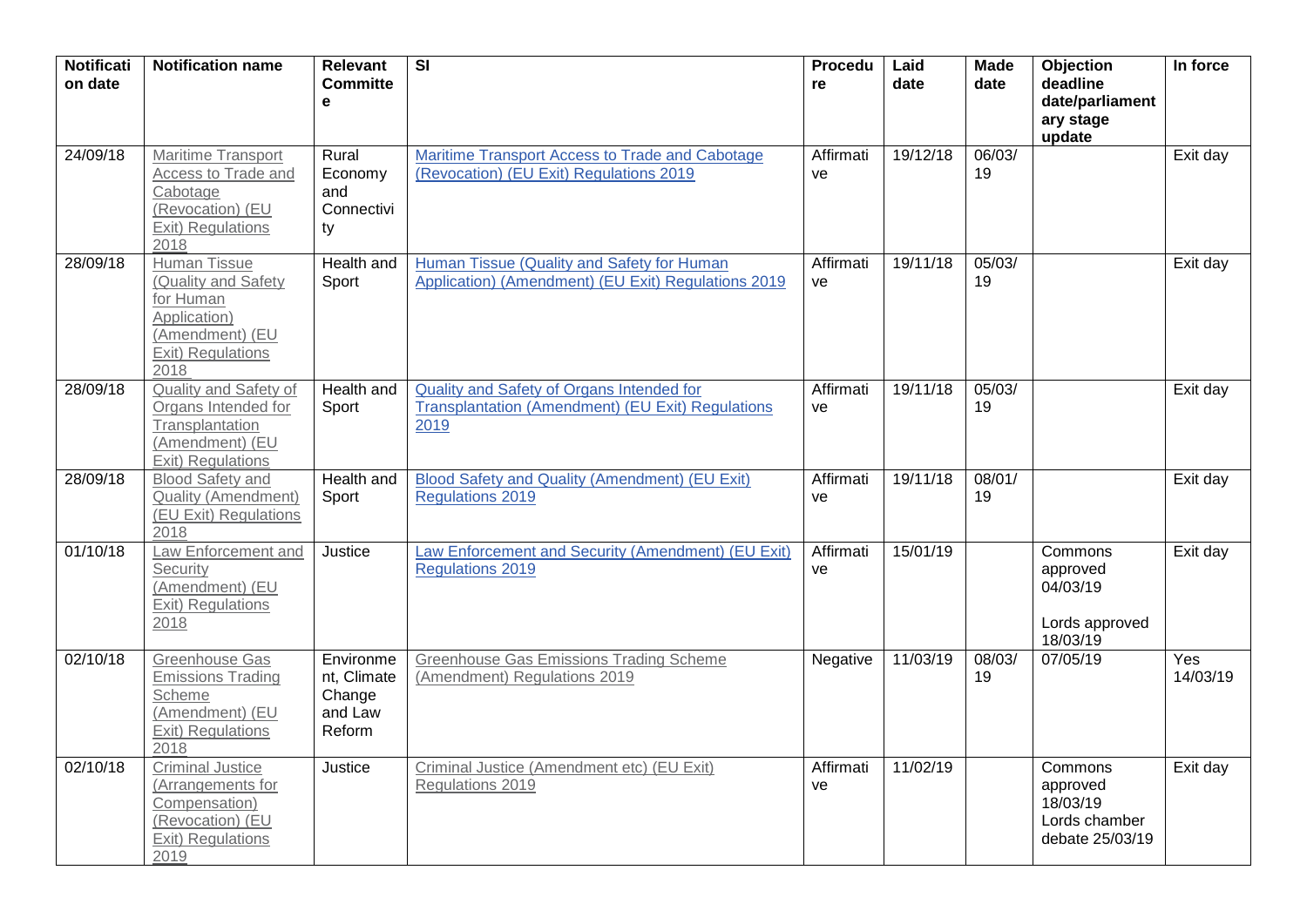| <b>Notificati</b><br>on date | <b>Notification name</b>                                                                                                                                                                                   | <b>Relevant</b><br><b>Committe</b><br>e | $\overline{\mathbf{s}}$                                                                                                                            | <b>Procedu</b><br>re | Laid<br>date | <b>Made</b><br>date | Objection<br>deadline<br>date/parliament<br>ary stage<br>update | In force |
|------------------------------|------------------------------------------------------------------------------------------------------------------------------------------------------------------------------------------------------------|-----------------------------------------|----------------------------------------------------------------------------------------------------------------------------------------------------|----------------------|--------------|---------------------|-----------------------------------------------------------------|----------|
| 08/10/18                     | The general food law<br>(eu exit) regulations<br>2018                                                                                                                                                      | Health and<br>Sport                     | General Food Law (Amendment etc) (EU Exit)<br><b>Regulations 2019</b>                                                                              | Affirmati<br>ve      | 31/01/19     | 18/03/<br>19        |                                                                 | Exit day |
| 08/10/18                     | The general<br>foodstuffs hygiene<br>(eu exit) regulations<br>2018                                                                                                                                         | <b>Health and</b><br>Sport              | <b>General Food Hygiene (Amendment) (EU Exit)</b><br><b>Regulations 2019</b>                                                                       | Affirmati<br>ve      | 31/01/19     | 18/03/<br>19        |                                                                 | Exit day |
| 08/10/18                     | The specific<br>foodstuffs hygiene<br>(eu exit) regulations<br>2018                                                                                                                                        | Health and<br>Sport                     | Specific Food Hygiene (Amendment etc) (EU Exit)<br><b>Regulations 2019</b>                                                                         | Affirmati<br>ve      | 31/01/19     | 18/03/<br>19        |                                                                 | Exit day |
| 08/10/18                     | The contaminants in<br>food (eu exit)<br>regulations 2018                                                                                                                                                  | Health and<br>Sport                     | <b>Contaminants in Food (Amendment) (EU Exit)</b><br><b>Regulations 2019</b>                                                                       | Affirmati<br>ve      | 31/01/19     | 18/03/<br>19        |                                                                 | Exit day |
| 08/10/18                     | The quick frozen food<br>(eu exit) regulations<br>2018                                                                                                                                                     | Health and<br>Sport                     | Quick-frozen Foodstuffs (Amendment) (EU Exit)<br>Regulations 2019                                                                                  | Negative             | 07/03/19     | 04/03/<br>19        | 03/05/19                                                        | Exit day |
| 22/10/18                     | European<br>Enforcement Order,<br><b>Order for Payment</b><br>and Small Claims<br>Procedure<br>(Amendment,<br>Revocation,<br>Transitional and<br><b>Savings Provisions</b><br>(EU Exit Regulations<br>2018 | Justice                                 | European Enforcement Order, European Order for<br><b>Payment and European Small Claims Procedure</b><br>(Amendment etc) (EU Exit) Regulations 2018 | Negative             | 06/12/18     | 03/12/<br>18        | Ended<br>31/01/19                                               | Exit day |
| 22/10/18                     | The Inquiries and<br>Coroners<br>(Amendment) (EU<br>Exit) Regulations<br>2018                                                                                                                              | Justice                                 | Inquiries and Coroners (Amendment) (EU Exit)<br><b>Regulations 2018</b>                                                                            | Negative             | 30/11/18     | 27/11/<br>18        | Ended<br>25/01/19                                               | Exit day |
| 22/10/18                     | The Service of<br>Documents and the<br>Taking of Evidence in<br>Civil and Commercial<br>Matters (Revocation<br>and Saving Provision)                                                                       | Justice                                 | Service of Documents and Taking of Evidence in Civil<br>and Commercial Matters (Revocation and Saving<br>Provisions) (EU Exit) Regulations 2018    | Negative             | 30/11/18     | 28/11/<br>18        | Ended<br>25/01/19                                               | Exit day |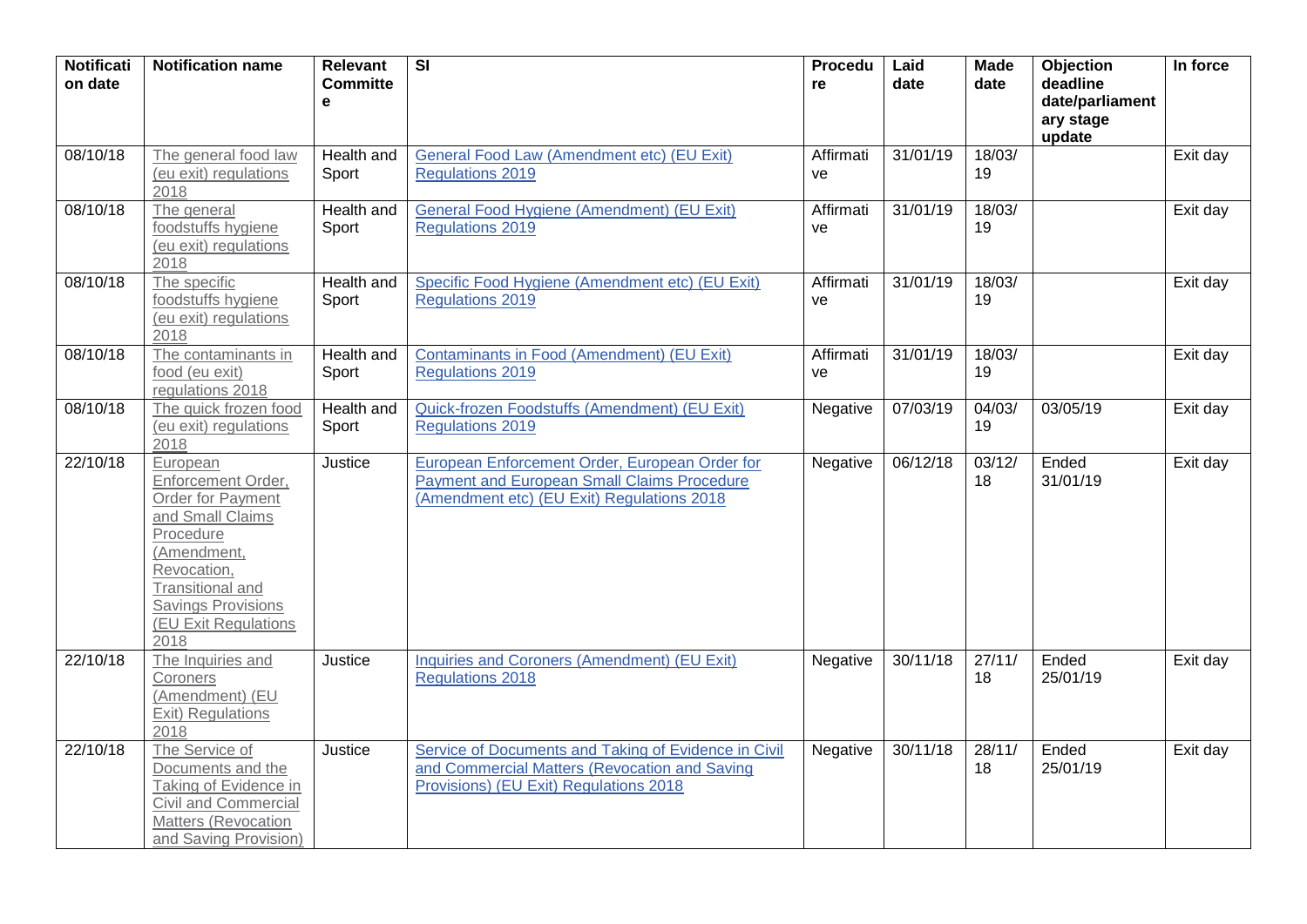| <b>Notificati</b><br>on date | <b>Notification name</b>                                                                                         | <b>Relevant</b><br><b>Committe</b><br>$\mathbf e$ | $\overline{\mathsf{SI}}$                                                                                                  | Procedu<br>re   | Laid<br>date | <b>Made</b><br>date | Objection<br>deadline<br>date/parliament<br>ary stage<br>update | In force |
|------------------------------|------------------------------------------------------------------------------------------------------------------|---------------------------------------------------|---------------------------------------------------------------------------------------------------------------------------|-----------------|--------------|---------------------|-----------------------------------------------------------------|----------|
|                              | (EU Exit) Regulations<br>2018                                                                                    |                                                   |                                                                                                                           |                 |              |                     |                                                                 |          |
| 25/10/18                     | <b>Renewables</b><br>Obligation<br>(Amendment) (EU<br><b>Exit) Regulations</b><br>2018                           | Economy,<br>Energy<br>and Fair<br>Work            | <b>Renewables Obligation (Amendment) (EU Exit)</b><br><b>Regulations 2019</b>                                             | Negative        | 16/01/19     | 10/01/<br>19        | Ended<br>24/02/19                                               | Exit day |
| 29/10/18                     | <b>Provision of Services</b><br>(Amendment etc.)<br>(EU Exit) Regulations<br>2018                                | Economy,<br>Energy<br>and Fair<br>Work            | Provision of Services (Amendment etc) (EU Exit)<br><b>Regulations 2018</b>                                                | Negative        | 12/12/18     | 10/12/<br>19        | Ended<br>06/02/19                                               | Exit day |
| 30/10/18                     | The food and feed<br>(maximum permitted<br>levels of radioactive<br>contamination) (eu<br>exit) regulations 2018 | Health and<br>Sport                               | Food and Feed (Maximum Permitted Levels of<br>Radioactive Contamination) (Amendment) (EU Exit)<br><b>Regulations 2019</b> | Affirmati<br>ve | 04/02/19     |                     | Lords approved<br>14/03/19<br>Commons<br>approved<br>18/03/19   | Exit day |
| 30/10/18                     | The genetically<br>modified food and<br>feed (eu exit)<br>regulations 2018                                       | Health and<br>Sport                               | <b>Genetically Modified Food and Feed (Amendment etc)</b><br>(EU Exit) Regulations 2019                                   | Affirmati<br>ve | 04/02/19     |                     | Commons<br>approved<br>19/03/19<br>Lords approved<br>21/03/19   | Exit day |
| 30/10/18                     | The official controls<br>for feed, food and<br>animal health<br>(amendment) (eu<br>exit) regulations 2018        | <b>Health and</b><br>Sport                        | Official Controls for Feed, Food and Animal Health and<br>Welfare (Amendment etc) (EU Exit) Regulations 2019              | Affirmati<br>ve | 04/02/19     |                     | Lords approved<br>14/03/19<br>Commons<br>approved<br>18/03/19   | Exit day |
| 30/10/18                     | The food and feed<br>(chernobyl and<br>fukushima<br>restrictions)<br>(amendment) (eu<br>exit) regulations 2018   | Health and<br>Sport                               | Food and Feed (Chernobyl and Fukushima<br>Restrictions) (Amendment) (EU Exit) Regulations 2019                            | Affirmati<br>ve | 04/02/19     |                     | Lords approved<br>14/03/19<br>Commons<br>approved<br>18/03/19   | Exit day |
| 30/10/18                     | The novel food (eu<br>exit) regulations 2018                                                                     | Health and<br>Sport                               | Novel Food (Amendment) (EU Exit) Regulations 2019                                                                         | Affirmati<br>ve | 04/02/19     |                     | Commons<br>approved<br>19/03/19                                 | Exit day |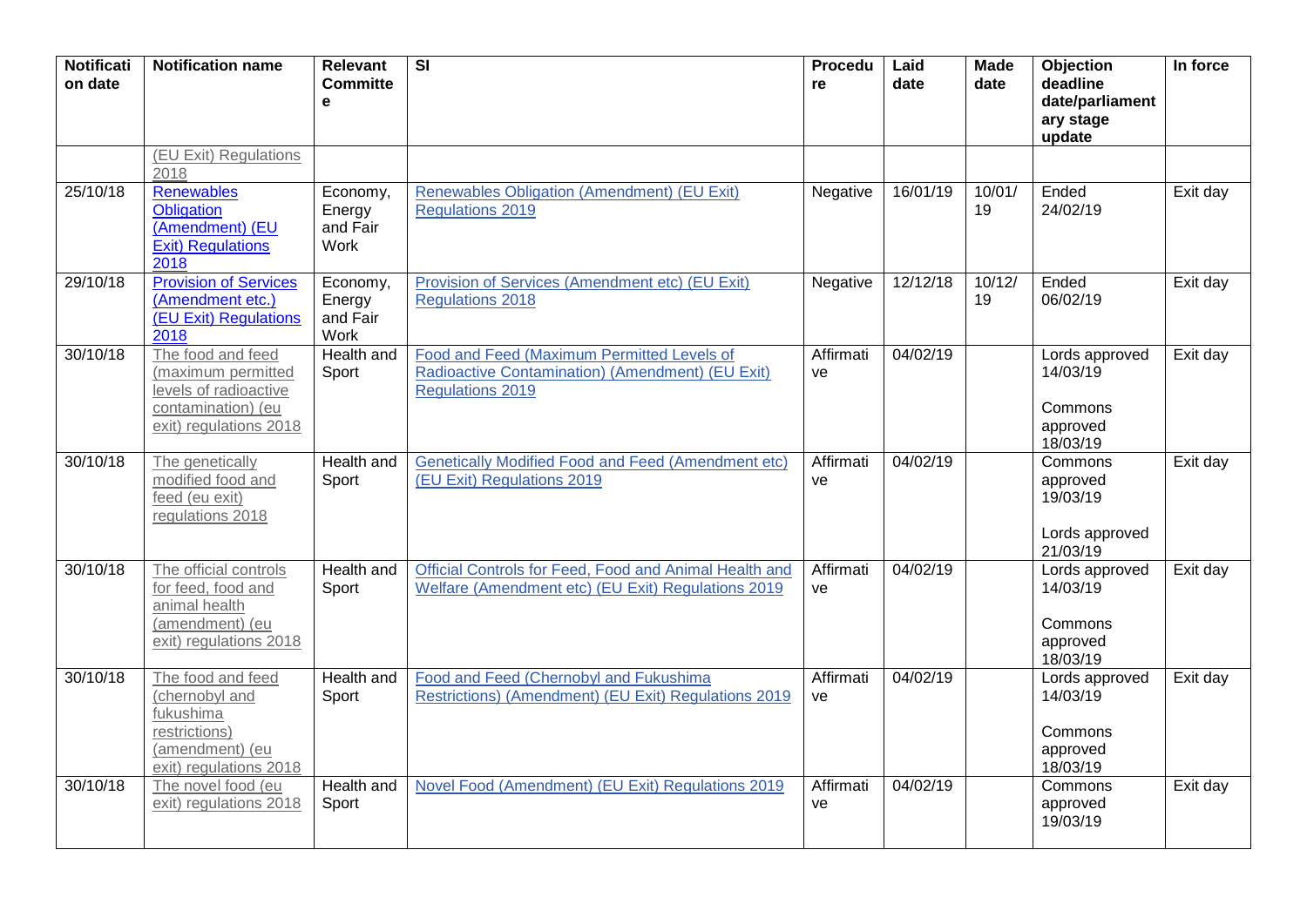| <b>Notificati</b><br>on date | <b>Notification name</b>                                                                                            | <b>Relevant</b><br><b>Committe</b><br>e                  | $\overline{\mathbf{S}}$                                                                    | Procedu<br>re   | Laid<br>date | <b>Made</b><br>date | Objection<br>deadline<br>date/parliament<br>ary stage<br>update | In force                                                                                                                                                                                                                          |
|------------------------------|---------------------------------------------------------------------------------------------------------------------|----------------------------------------------------------|--------------------------------------------------------------------------------------------|-----------------|--------------|---------------------|-----------------------------------------------------------------|-----------------------------------------------------------------------------------------------------------------------------------------------------------------------------------------------------------------------------------|
|                              |                                                                                                                     |                                                          |                                                                                            |                 |              |                     | Lords approved<br>21/03/19                                      |                                                                                                                                                                                                                                   |
| 01/11/18                     | The Health and<br>Safety (Amendment)<br>(EU Exit) Regulations<br>2018                                               | Environme<br>nt, Climate<br>Change<br>and Land<br>Reform | <b>Health and Safety (Amendment) (EU Exit) Regulations</b><br>2018                         | Negative        | 18/12/18     | 13/12/<br>18        | Ended<br>12/02/19                                               | Exit day                                                                                                                                                                                                                          |
| 01/11/18                     | <b>Exotic Disease</b><br>(Amendment etc.)<br><b>(EU Exit) Regulations</b><br>2018                                   | Rural<br>Economy<br>and<br>Connectivi<br>ty              | Exotic Disease (Amendment etc) (EU Exit) Regulations<br>2018                               | Negative        | 21/12/18     | 20/12/<br>18        | Ended 15/02/19                                                  | Exit day                                                                                                                                                                                                                          |
| 01/11/18                     | <b>Plant Protection</b><br><b>Products</b><br>(Miscellaneous<br>Amendments) (EU<br><b>Exit) Regulations</b><br>2019 | Rural<br>Economy<br>and<br>Connectivi<br>ty              | <b>Plant Protection Products (Miscellaneous</b><br>Amendments) (EU Exit) Regulations 2019  | Affirmati<br>ve | 13/12/18     |                     | Lords approved<br>12/02/19<br>Commons<br>approved<br>25/02/18   | Exit day                                                                                                                                                                                                                          |
| 01/11/18                     | Pesticides (Maximum<br>Residue Levels) etc.<br>(Amendment) (EU<br>Exit) Regulations<br>2019                         | Rural<br>Economy<br>and<br>Connectivi<br>ty              | Pesticides (Maximum Residue Levels) (Amendment<br>etc) (EU Exit) Regulations 2019          | Affirmati<br>ve | 13/12/18     |                     | Lords approved<br>12/02/19<br>Commons<br>approved<br>25/02/18   | Exit day                                                                                                                                                                                                                          |
| 01/11/18                     | Pesticides<br>(Miscellaneous<br>Amendments) (EU<br>Exit) Regulations<br>2019                                        | Rural<br>Economy<br>and<br>Connectivi<br>ty              | <b>Pesticides and Fertilisers (Miscellaneous</b><br>Amendments) (EU Exit) Regulations 2019 | Negative        | 19/02/19     | 13/02/<br>19        | 30/03/19                                                        | Partially<br>$\overline{\phantom{0}}$ 2<br>Part<br>comes<br>into force<br>21<br>days<br>after the<br>day<br>on<br>laid. Part<br>3 on 1st<br>March<br>2019.<br>Part<br>$\overline{4}$<br>comes<br>into force<br>exit<br>on<br>day. |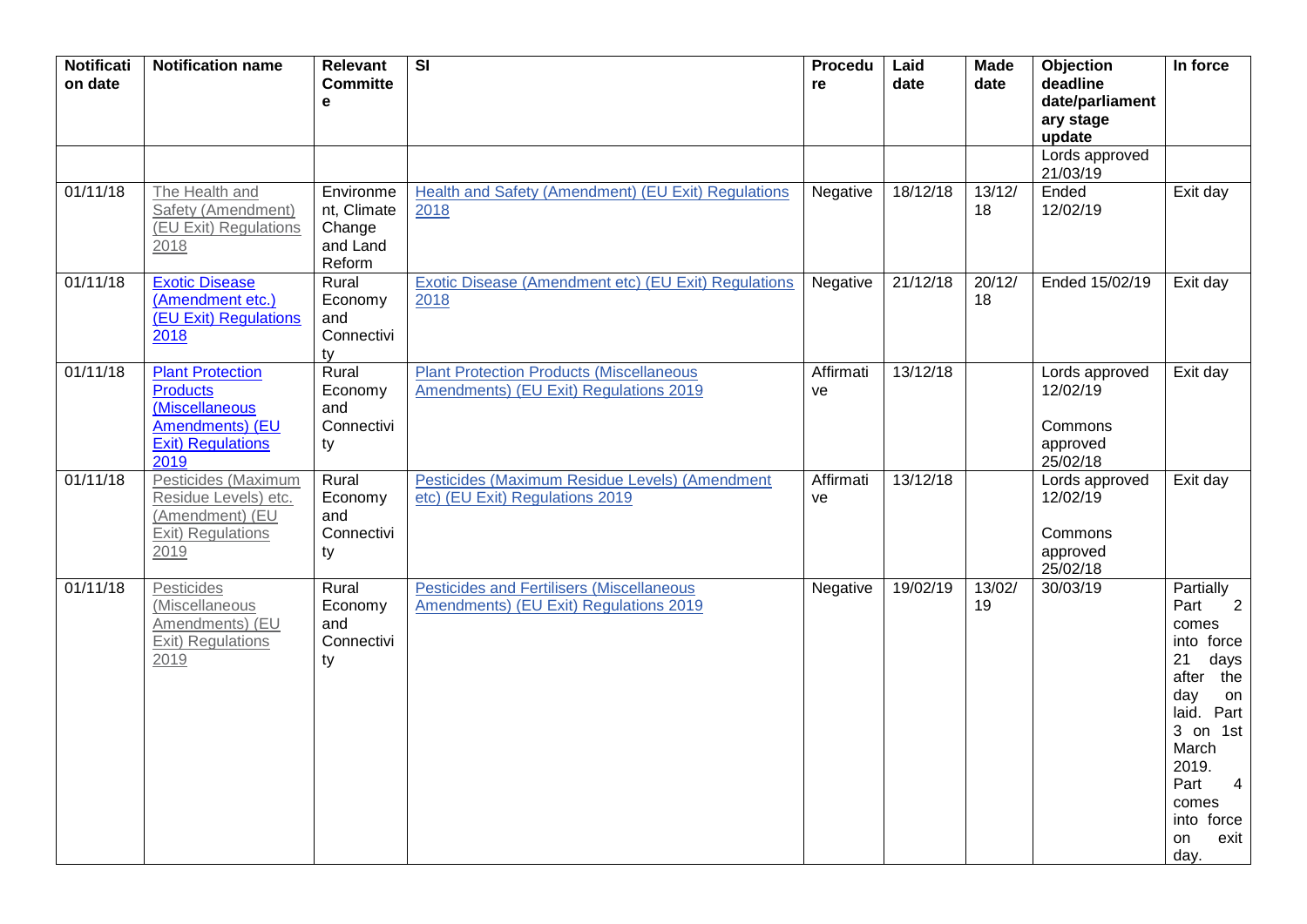| <b>Notificati</b><br>on date | <b>Notification name</b>                                                                                                                            | <b>Relevant</b><br><b>Committe</b><br>e     | $\overline{\mathbf{S}}$                                                                                 | <b>Procedu</b><br>re | Laid<br>date | <b>Made</b><br>date | Objection<br>deadline<br>date/parliament<br>ary stage<br>update | In force                                                              |
|------------------------------|-----------------------------------------------------------------------------------------------------------------------------------------------------|---------------------------------------------|---------------------------------------------------------------------------------------------------------|----------------------|--------------|---------------------|-----------------------------------------------------------------|-----------------------------------------------------------------------|
| 01/11/18                     | Fertlisers and<br>Ammonium Nitrate<br>Material<br>(Amendment) (EU<br>Exit) Regulations<br>2018                                                      | Rural<br>Economy<br>and<br>Connectivi<br>ty | <b>Fertilisers and Ammonium Nitrate Material</b><br>(Amendment) (EU Exit) Regulations 2019              | Affirmati<br>ve      | 16/01/19     | 14/03/<br>19        |                                                                 | Part 2<br>day after<br>made.<br>The<br>remainde<br>r, on exit<br>day. |
| 01/11/18                     | <b>Intelligent Transport</b><br>Systems (EU Exit)<br>Regulations 2018                                                                               | Rural<br>Economy<br>and<br>Connectivi<br>ty | The Intelligent Transport Systems (EU Exit)<br>Regulations 2018                                         | Negative             | 29/11/18     |                     | Sifting<br>completed<br>11/12/18                                | Exit day                                                              |
| 01/11/18                     | <b>CRC</b> Energy<br><b>Efficiency Scheme</b><br>(Amendment) (EU<br><b>Exit) Regulations</b><br>2018                                                | Economy,<br>Energy<br>and Fair<br>Work      | <b>CRC Energy Efficiency Scheme (Amendment) (EU</b><br>Exit) Regulations 2018                           | Negative             | 13/12/18     | 11/12/<br>18        | Ended<br>07/02/19                                               | Exit day                                                              |
| 02/11/18                     | <b>Aquatic Animal</b><br>Health and Alien and<br><b>Locally Absent</b><br>Species in<br>Aquaculture<br>(Amendment) (EU<br>Exit) Regulations<br>2018 | Rural<br>Economy<br>and<br>Connectivi<br>ty | Aquatic Animal Health and Alien Species in<br>Aquaculture (Amendment etc) (EU Exit) Regulations<br>2019 | Negative             | 05/03/19     | 05/03/<br>19        | 01/05/19                                                        | Exit day                                                              |
| 08/11/18                     | <b>Fisheries</b><br>(Amendment) (EU<br>Exit) Regulations<br>2019                                                                                    | Rural<br>Economy<br>and<br>Connectivi<br>ty | Fisheries (Amendment) (EU Exit) Regulations 2019                                                        | Affirmati<br>ve      | 04/12/18     |                     | Commons<br>approved<br>30/01/19<br>Lords approved<br>06/02/19   | Exit day                                                              |
| 05/11/18                     | <b>INSPIRE</b><br>(Amendment) (EU<br>Exit) Regulations<br>2018                                                                                      | Economy,<br>Energy<br>and Fair<br>Work      | <b>INSPIRE (Amendment) (EU Exit) Regulations 2018</b>                                                   | Negative             | 12/12/18     | 04/12/<br>18        | Ended<br>06/02/19                                               | Exit day                                                              |
| 05/11/18                     | <b>Floods and Water</b><br>(Amendments etc.)<br>(EU Exit) Regulations<br>2018                                                                       | Environme<br>nt, Climate<br>Change          | Floods and Water (Amendment etc) (EU Exit)<br><b>Regulations 2019</b>                                   | Affirmati<br>ve      | 05/12/18     |                     | Lords approved<br>22/01/19                                      | Exit day                                                              |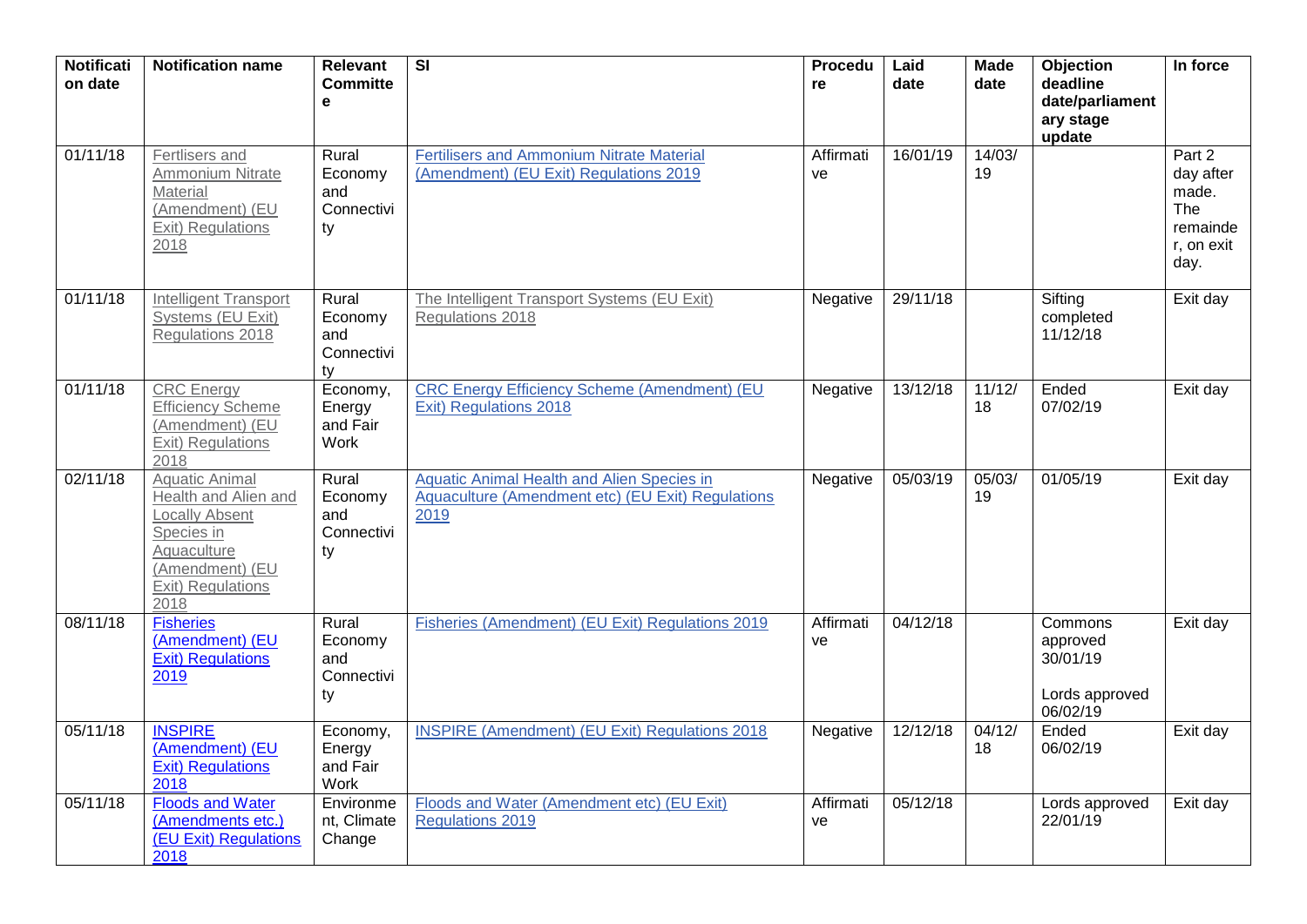| <b>Notificati</b><br>on date | <b>Notification name</b>                                                                                                                                                           | <b>Relevant</b><br><b>Committe</b><br>$\mathbf e$        | $\overline{\mathbf{S}}$                                                                                                  | Procedu<br>re   | Laid<br>date   | <b>Made</b><br>date | Objection<br>deadline<br>date/parliament<br>ary stage<br>update                                                                         | In force |
|------------------------------|------------------------------------------------------------------------------------------------------------------------------------------------------------------------------------|----------------------------------------------------------|--------------------------------------------------------------------------------------------------------------------------|-----------------|----------------|---------------------|-----------------------------------------------------------------------------------------------------------------------------------------|----------|
|                              |                                                                                                                                                                                    | and Land<br>Reform                                       |                                                                                                                          |                 |                |                     | Commons<br>approved<br>30/01/19                                                                                                         |          |
| 05/11/18                     | Environment<br>(Miscellaneous<br>Amendments) (EU<br>Exit) Regulations<br>2018                                                                                                      | Environme<br>nt, Climate<br>Change<br>and Land<br>Reform | Environment (Amendment etc) (EU Exit) Regulations<br>2019                                                                | Affirmati<br>ve | 05/12/18       | 27/02/<br>19        |                                                                                                                                         | Exit day |
| 08/11/18                     | Equine (Records,<br>Identification and<br>Movement)<br>(Amendment) (EU<br><b>Exit) Regulations</b><br>2018                                                                         | Environme<br>nt, Climate<br>Change<br>and Land<br>Reform | Equine (Records, Identification and Movement)<br>(Amendment) (EU Exit) Regulations 2019                                  | Affirmati<br>ve | 10/01/19       | 14/03/<br>19        |                                                                                                                                         | Exit day |
| 08/11/18                     | Animal By-Products<br>and Control and<br>Eradication of<br>Transmissible<br>Spongiform<br>Encephalopathies<br>(UK) (EU Exit)<br>(Miscellaneous<br>Amendments) Regula<br>tions 2018 | Rural<br>Economy<br>and<br>Connectivi<br>ty              | Transmissible Spongiform Encephalopathies and<br>Animal By-products (Amendment etc) (EU Exit)<br><b>Regulations 2019</b> | Negative        | 04/02/19       | 31/01/<br>19        | Ended<br>15/03/19                                                                                                                       | Exit day |
| 08/11/18                     | Livestock (Records,<br>Identification and<br>Movement) (EU Exit)<br>(Miscellaneous<br>Amendments)<br>Regulations 2018                                                              | Rural<br>Economy<br>and<br>Connectivi<br>ty              | Livestock (Records, Identification and Movement)<br>(Amendment) (EU Exit) Regulations 2019                               | Affirmati<br>ve | 10/01/19       |                     | Commons<br>Delegated<br>Legislation<br>Committee<br>debate<br>scheduled<br>26/03/19<br>Lords Chamber<br>debate<br>scheduled<br>26/03/19 | Exit day |
| 08/11/18                     | Animal Welfare<br>(Amendment) (EU<br>Exit) Regulations<br>2018                                                                                                                     | Rural<br>Economy<br>and                                  | Animal Welfare (Amendment) (EU Exit) Regulations<br>2019                                                                 | Affirmati<br>ve | 31/01/20<br>19 |                     | <b>Lords Grand</b><br>Committee<br>Debate 06/03/19                                                                                      | Exit day |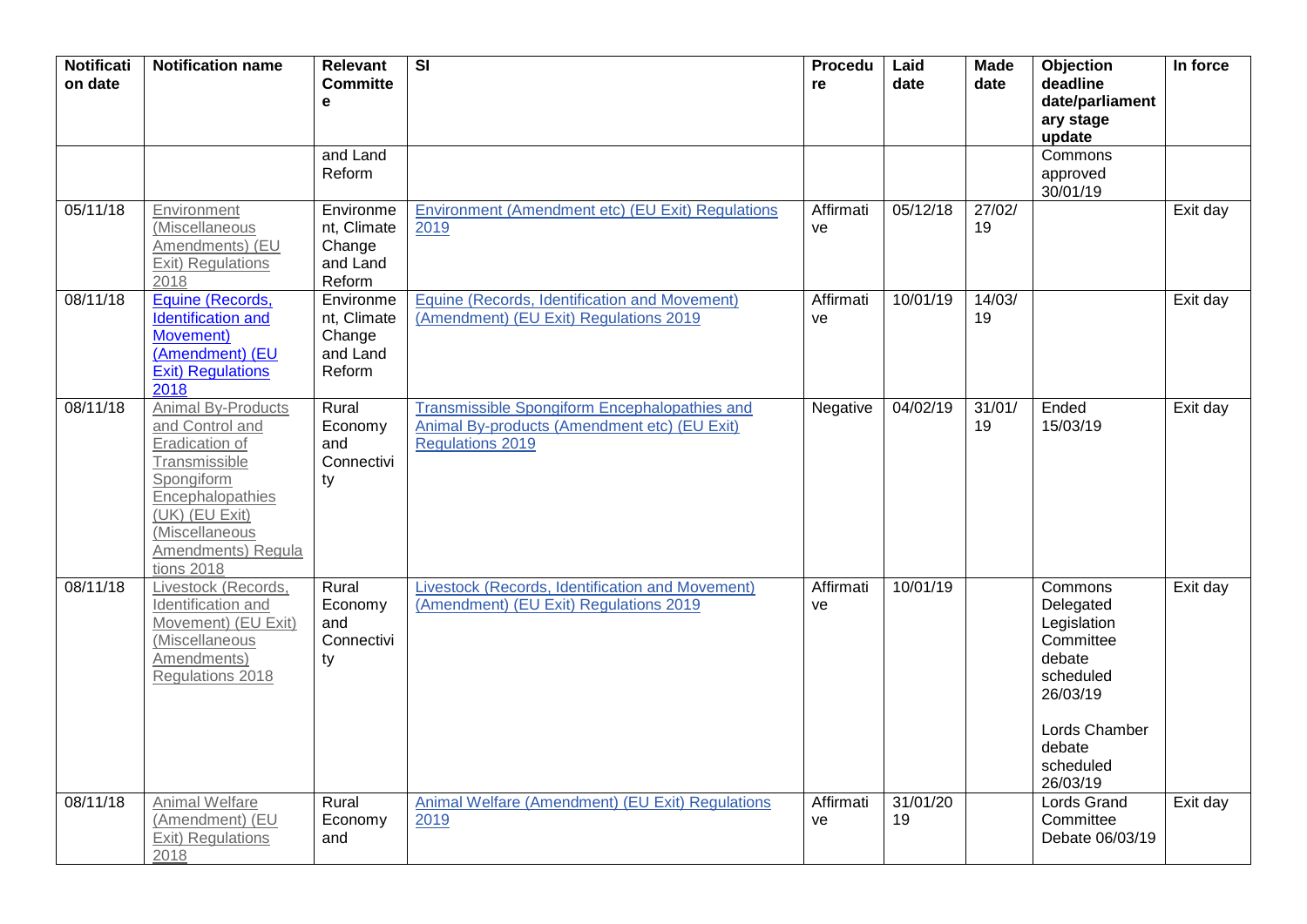| <b>Notificati</b><br>on date | <b>Notification name</b>                                                                                                                                        | <b>Relevant</b><br><b>Committe</b>                                                  | $\overline{\mathsf{SI}}$                                                                                                    | Procedu<br>re   | Laid<br>date | <b>Made</b><br>date | Objection<br>deadline                                                                | In force                                                                |
|------------------------------|-----------------------------------------------------------------------------------------------------------------------------------------------------------------|-------------------------------------------------------------------------------------|-----------------------------------------------------------------------------------------------------------------------------|-----------------|--------------|---------------------|--------------------------------------------------------------------------------------|-------------------------------------------------------------------------|
|                              |                                                                                                                                                                 | e                                                                                   |                                                                                                                             |                 |              |                     | date/parliament<br>ary stage<br>update                                               |                                                                         |
|                              |                                                                                                                                                                 | Connectivi<br>ty<br>and<br>Environme<br>nt, Climate<br>Change<br>and Land<br>Reform |                                                                                                                             |                 |              |                     | Commons<br>Decision on<br>motion to<br>approve<br>instrument<br>deferred<br>20/03/19 |                                                                         |
| 08/11/18                     | <b>Persistent Organic</b><br>Pollutants (EU Exit)<br>Regulations 2018                                                                                           | Environme<br>nt, Climate<br>Change<br>and Land<br>Reform                            | Persistent Organic Pollutants (Amendment) (EU Exit)<br><b>Regulations 2018</b>                                              | Negative        | 21/12/18     | 18/12/<br>18        | Ended<br>15/02/19                                                                    | Partially.<br>Part 2 on<br>21/02/19<br>Parts 3<br>and 4 exit<br>day.    |
| 08/11/18                     | <b>Control of Mercury</b><br>(EU Exit) Regulations<br>2018                                                                                                      | Environme<br>nt, Climate<br>Change<br>and Land<br>Reform                            | Control of Mercury (Amendment) (EU Exit) Regulations<br>2019                                                                | Negative        | 24/01/19     | 16/01/<br>19        | Ended<br>04/03/19                                                                    | Exit day                                                                |
| 09/11/18                     | Ionising Radiation,<br>Radioactive<br>Contaminated Land<br>(England) (Northern<br>Ireland) a (EU Exit)<br>Regulations 2018                                      | Environme<br>nt, Climate<br>Change<br>and Land<br>Reform                            | Ionising Radiation (Environmental and Public<br>Protection) (Miscellaneous Amendments) (EU Exit)<br><b>Regulations 2019</b> | Negative        | 11/01/19     | 09/01/<br>19        | 19/02/19                                                                             | Exit day                                                                |
| 09/11/18                     | <b>Fluorinated</b><br><b>Greenhouse Gases</b><br>and Ozone-Depleting<br><b>Substances (EU Exit)</b><br>(Miscellaneous<br>Amendments)<br><b>Regulations 2018</b> | Environme<br>nt, Climate<br>Change<br>and Land<br>Reform                            | <b>Ozone-depleting Substances and Fluorinated</b><br>Greenhouse Gases (Amendment etc) (EU Exit)<br><b>Regulations 2019</b>  | Affirmati<br>ve | 06/02/19     |                     | Commons<br>approved<br>04/03/19<br>Lords approved<br>07/03/19                        | Exit day                                                                |
| 09/11/18                     | Waste<br>(Miscellaneous)<br><b>Amendments (EU</b><br><b>Exit) Regulations</b><br>2019                                                                           | Environme<br>nt, Climate<br>Change<br>and Land<br>Reform                            | <b>Waste (Miscellaneous Amendments) (EU Exit)</b><br><b>Regulations 2019</b>                                                | Affirmati<br>ve | 18/02/19     | 19/03/<br>19        |                                                                                      | Part $2 -$<br>21 days<br>after<br>made;<br>remainde<br>r on exit<br>day |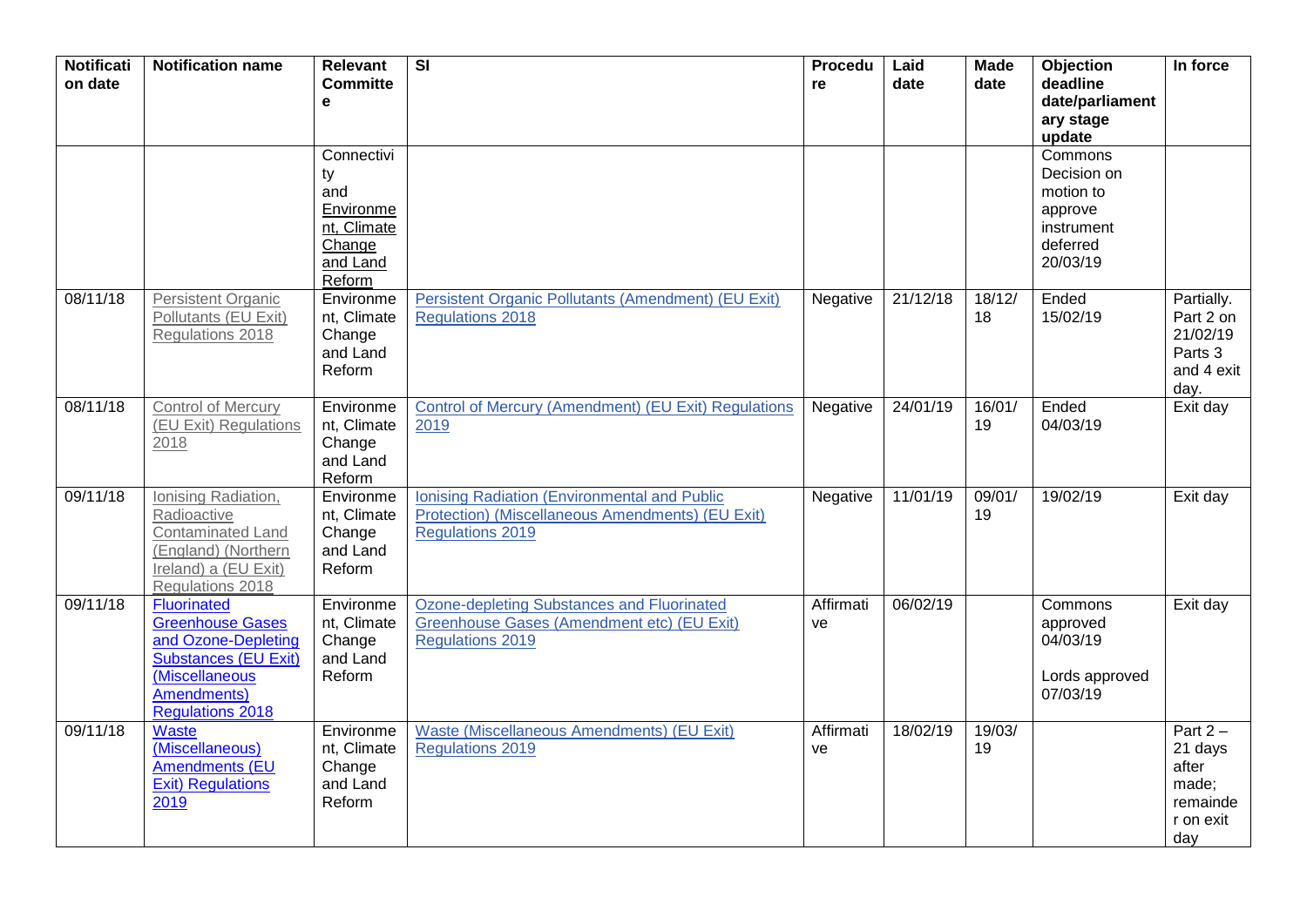| <b>Notificati</b><br>on date | <b>Notification name</b>                                                                                                                                                                    | <b>Relevant</b><br><b>Committe</b><br>e     | $\overline{\mathbf{s}}$                                                                                                                                                     | Procedu<br>re   | Laid<br>date | <b>Made</b><br>date | Objection<br>deadline<br>date/parliament<br>ary stage<br>update                                   | In force                                                                                   |
|------------------------------|---------------------------------------------------------------------------------------------------------------------------------------------------------------------------------------------|---------------------------------------------|-----------------------------------------------------------------------------------------------------------------------------------------------------------------------------|-----------------|--------------|---------------------|---------------------------------------------------------------------------------------------------|--------------------------------------------------------------------------------------------|
| 09/11/18                     | Agriculture<br>(Zootechnics) (UK)<br>(EU Exit)<br>(Miscellaneous<br>Amendments)<br>Regulations 2018                                                                                         | Rural<br>Economy<br>and<br>Connectivi<br>ty | Animal Breeding (Amendment) (EU Exit) Regulations<br>2019                                                                                                                   | Negative        | 28/01/19     | 22/01/<br>19        | 08/03/19                                                                                          | Exit day                                                                                   |
| 09/11/18                     | <b>Farriers (Registration)</b><br>and Animal Health<br>(Amendment) (EU<br>Exit) Regulations<br>2019                                                                                         | Rural<br>Economy<br>and<br>Connectivi<br>ty | Farriers and Animal Health (Amendment) (EU Exit)<br><b>Regulations 2019</b>                                                                                                 | Affirmati<br>ve | 13/12/18     | 05/03/<br>19        |                                                                                                   | Exit day                                                                                   |
| 09/11/18                     | <b>Organic Products</b><br>(Amendment) (EU<br>Exit) Regulations<br>2018                                                                                                                     | Rural<br>Economy<br>and<br>Connectivi<br>ty | <b>Organic Products (Amendment) (EU Exit) Regulations</b><br>2019                                                                                                           | Negative        | 28/01/19     | 22/01/<br>19        | Ended<br>08/03/19                                                                                 | Exit day                                                                                   |
| 09/11/18                     | <b>Veterinary Medicines</b><br>and Animals and<br><b>Animal Products</b><br>(Examination of<br>Residues and<br>Maximum Residue<br>Limits) (Amendment<br>etc.) (EU Exit)<br>Regulations 2018 | Rural<br>Economy<br>and<br>Connectivi<br>ty | Veterinary Medicines and Animals and Animal<br><b>Products (Examination of Residues and Maximum</b><br>Residue Limits) (Amendment etc) (EU Exit)<br><b>Regulations 2019</b> | Affirmati<br>ve | 10/01/19     |                     | Lords approved<br>7/03/19<br>Commons<br>approved<br>13/03/19                                      | The later<br>of exit<br>day or the<br>day after<br>the day<br>on which<br>they are<br>made |
| 09/11/18                     | Zoonotic Disease<br>Eradication and<br>Control (Amendment)<br>(EU Exit) Regulations<br>2018                                                                                                 | Rural<br>Economy<br>and<br>Connectivi<br>ty | <b>Zoonotic Disease Eradication and Control</b><br>(Amendment) (EU Exit) Regulations 2019                                                                                   | Affirmati<br>ve | 14/02/19     |                     | Lords approved<br>21/03/19<br>Commons<br>Delegated<br>Legislation<br>Committee<br>debate 20/03/19 | Exit day                                                                                   |
| 12/11/18                     | Food and Feed<br>Imports (Amendment)<br>(EU Exit) Regulations<br>2018,                                                                                                                      | Health and<br>Sport                         | Food and Feed Imports (Amendment) (EU Exit)<br><b>Regulations 2019</b>                                                                                                      | Affirmati<br>ve | 05/02/19     |                     | Lords approved<br>14/03/19<br>Commons<br>approved18/03/<br>19                                     | Exit day                                                                                   |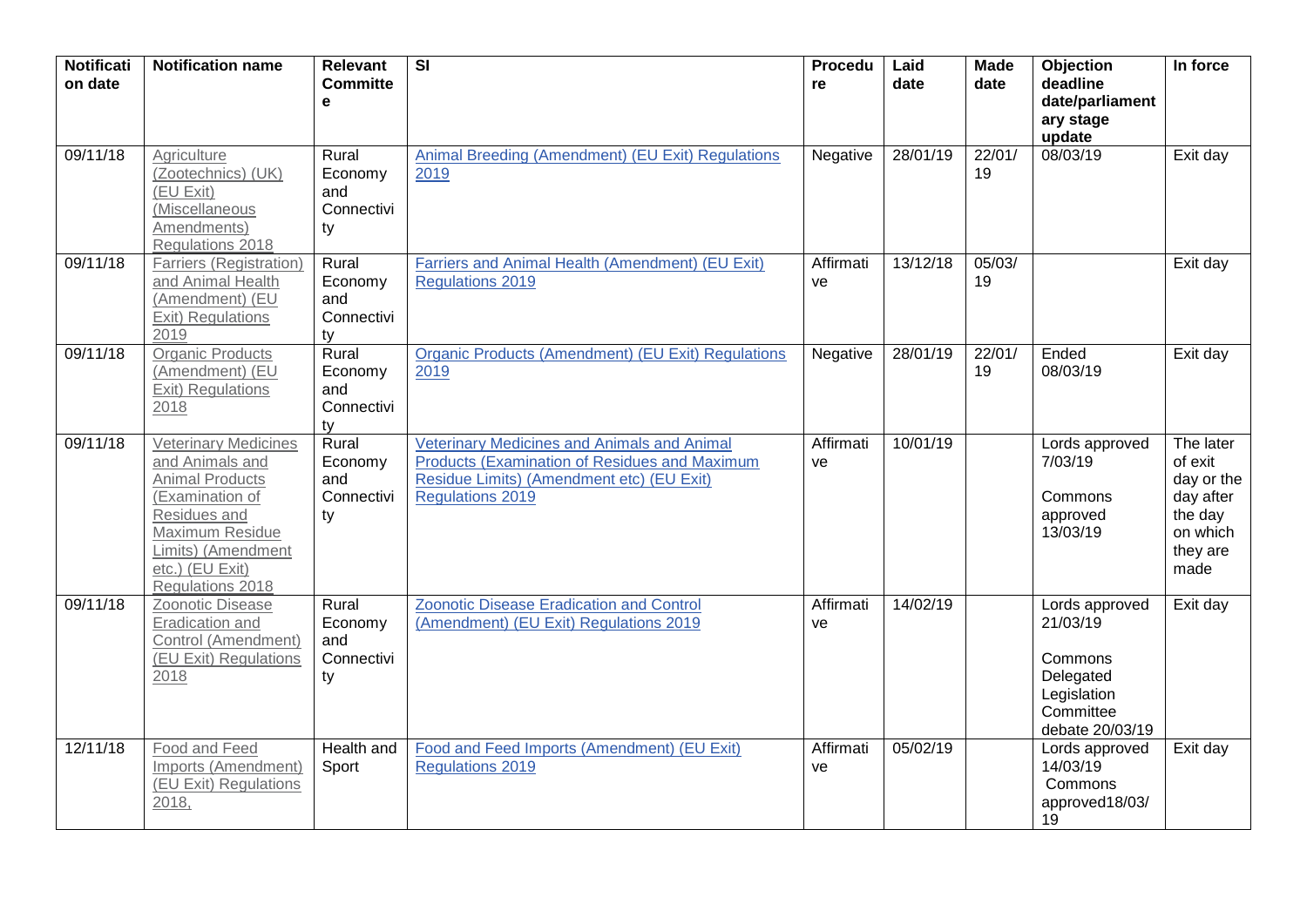| <b>Notificati</b><br>on date | <b>Notification name</b>                                                                                                     | <b>Relevant</b><br><b>Committe</b><br>е                  | SI                                                                                                                                                                                                        | Procedu<br>re   | Laid<br>date | <b>Made</b><br>date | Objection<br>deadline<br>date/parliament<br>ary stage<br>update | In force                                                          |
|------------------------------|------------------------------------------------------------------------------------------------------------------------------|----------------------------------------------------------|-----------------------------------------------------------------------------------------------------------------------------------------------------------------------------------------------------------|-----------------|--------------|---------------------|-----------------------------------------------------------------|-------------------------------------------------------------------|
| 12/11/18                     | <b>Materials and Articles</b><br>in Contact with Food<br>(Amendment) (EU<br>Exit) Regulations<br>2018,                       | Health and<br>Sport                                      | Materials and Articles in Contact with Food<br>(Amendment) (EU Exit) Regulations 2019                                                                                                                     | Affirmati<br>ve | 05/02/19     |                     | Commons<br>approved<br>19/03/19<br>Lords approved<br>21/03/19   | Exit day                                                          |
| 12/11/18                     | <b>Sprouts and Seeds</b><br>(EU Exit) Regulations<br>2018                                                                    | Health and<br>Sport                                      | Sprouts and Seeds (Amendment) (EU Exit)<br><b>Regulations 2019</b>                                                                                                                                        | Negative        | 07/03/19     | 04/03/<br>19        | 03/05/19                                                        | Exit day                                                          |
| 12/11/18                     | <b>Animal Feed</b><br>(Amendment) (EU<br>Exit) Regulations<br>2018                                                           | Health and<br>Sport                                      | Animal Feed (Amendment) (EU Exit) Regulations 2019                                                                                                                                                        | Affirmati<br>ve | 05/02/19     |                     | Commons<br>approved<br>19/03/19<br>Lords approved<br>21/03/19   | Exit day                                                          |
| 12/11/18                     | Food Additives,<br>Flavourings,<br>Enzymes and<br><b>Extraction Solvents</b><br>(Amendment) (EU<br>Exit) Regulations<br>2018 | Health and<br>Sport                                      | Food Additives, Flavourings, Enzymes and Extraction<br>Solvents (Amendment etc) (EU Exit) Regulations 2019<br>New draft available:<br>http://www.legislation.gov.uk/ukdsi/2019/97801111843<br>18/contents | Affirmati<br>ve | 05/02/19     |                     | Withdrawn<br>Commons and<br>Lords 20/03/19                      | Exit day                                                          |
| 13/11/18                     | <b>Genetically Modified</b><br>Organisms<br>(Amendment) (EU<br>Exit) Regulations<br>2018                                     | Rural<br>Economy<br>and<br>Connectivi<br>ty              | <b>Genetically Modified Organisms (Amendment) (EU</b><br><b>Exit) Regulations 2019</b>                                                                                                                    | Negative        | 23/01/19     | 17/01/<br>19        | Ended<br>03/03/19                                               | Part 2, 21<br>days after<br>laid;<br>remainde<br>r on exit<br>day |
| 13/11/18                     | Nagoya Protocol<br>(Compliance) (EU<br>Exit) Regulations<br>2018,                                                            | Environme<br>nt, Climate<br>Change<br>and Land<br>Reform | Nagoya Protocol (Compliance) (Amendment) (EU Exit)<br><b>Regulations 2018</b>                                                                                                                             | Negative        | 20/12/18     | 18/12/<br>18        | Ended<br>14/02/19                                               | Exit day                                                          |
| 13/11/18                     | Leghold Traps<br>(Amendment) (EU<br>Exit) Regulations<br>2018                                                                | Environme<br>nt, Climate<br>Change<br>and Land<br>Reform | Leghold Trap and Pelt Imports (Amendment etc) (EU<br>Exit) Regulations 2019                                                                                                                               | Negative        | 10/01/19     | 08/01/<br>19        | Ended<br>18/02/19                                               | Exit day                                                          |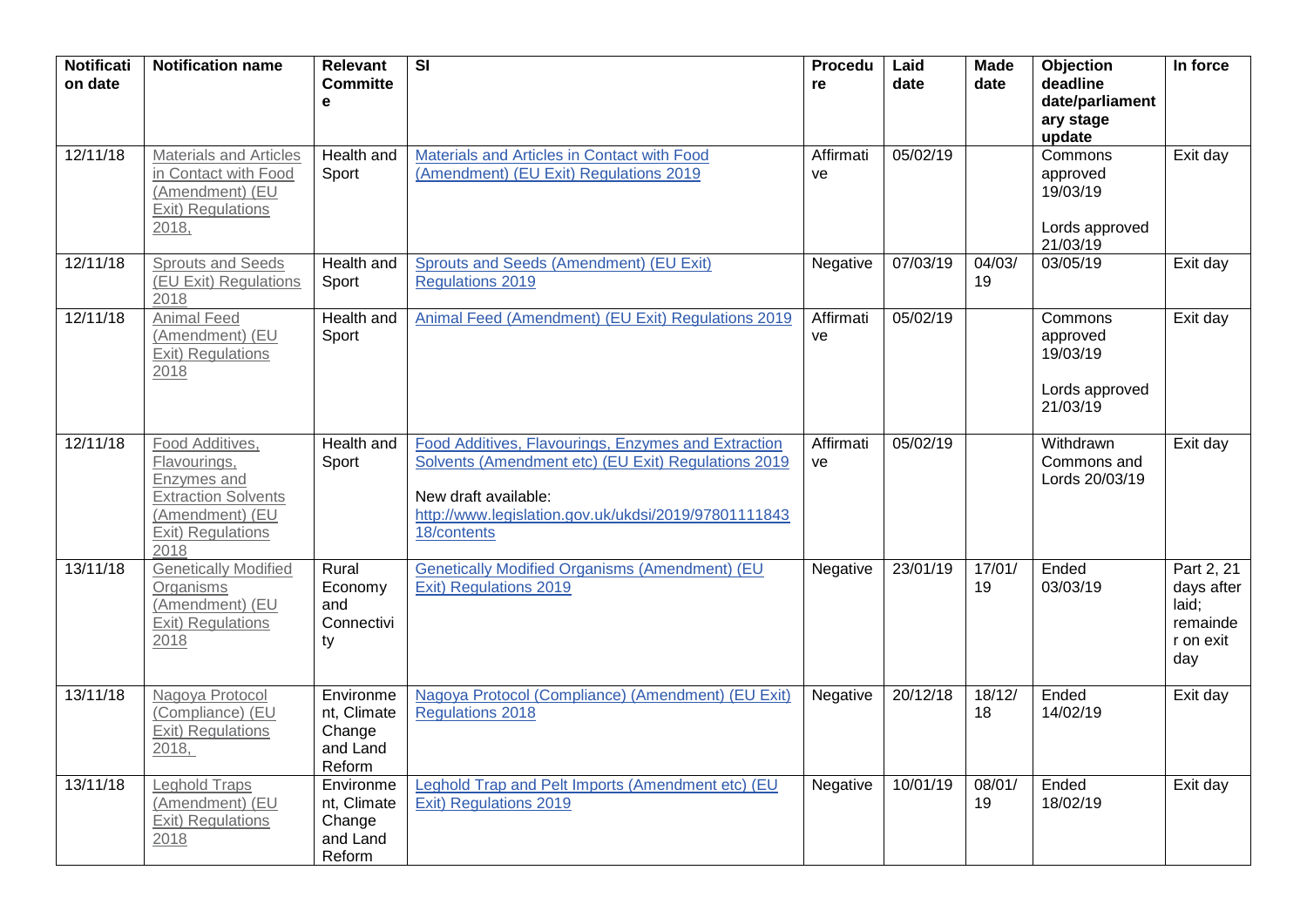| <b>Notificati</b><br>on date | <b>Notification name</b>                                                                      | Relevant<br><b>Committe</b><br>$\mathbf e$               | $\overline{\mathbf{S}}$                                                                                                               | Procedu<br>re   | Laid<br>date | <b>Made</b><br>date | Objection<br>deadline<br>date/parliament<br>ary stage<br>update | In force                                                                                                                                     |
|------------------------------|-----------------------------------------------------------------------------------------------|----------------------------------------------------------|---------------------------------------------------------------------------------------------------------------------------------------|-----------------|--------------|---------------------|-----------------------------------------------------------------|----------------------------------------------------------------------------------------------------------------------------------------------|
| 13/11/18                     | Air Quality<br>(Amendment etc.)<br>$(EU)$ Exit) (No. 1)<br>Regulations 2018                   | Environme<br>nt, Climate<br>Change<br>and Land<br>Reform | Air Quality (Miscellaneous Amendment and<br>Revocation of Retained Direct EU Legislation) (EU<br>Exit) Regulations 2018               | Negative        | 21/12/18     | 18/12/<br>18        | Ended<br>15/02/19                                               | Exit day                                                                                                                                     |
| 13/11/18                     | Air Quality<br>(Amendments) (EU<br>Exit) (No. 2)<br>Regulations 2018                          | Environme<br>nt, Climate<br>Change<br>and Land<br>Reform | Air Quality (Amendment of Domestic Regulations) (EU<br>Exit) Regulations 2019                                                         | Negative        | 21/01/19     | 16/01/<br>19        | Ended<br>01/03/19                                               | Regulatio<br>ns 1, 2,<br>and 3, 21<br>days after<br>laid. For<br>all other<br>purposes<br>exit day.                                          |
| 14/11/18                     | <b>Marine Environment</b><br>(Amendment) (EU<br><b>Exit) Regulations</b><br>2018              | Environme<br>nt, Climate<br>Change<br>and Land<br>Reform | Marine Environment (Amendment) (EU Exit)<br><b>Regulations 2018</b>                                                                   | Negative        | 20/12/18     | 18/12/<br>18        | Ended<br>14/02/19                                               | Exit day                                                                                                                                     |
| 14/11/18                     | <b>Public Procurement</b><br>(Amendment) (EU<br>Exit) Regulations<br>2019                     | Economy,<br>Energy<br>and Fair<br>Work                   | Public Procurement (Amendment etc) (EU Exit)<br><b>Regulations 2019</b>                                                               | Affirmati<br>ve | 13/12/18     | 13/03/<br>19        |                                                                 | Exit day<br>except for<br>regulation<br>s 6, 8,<br>and 10<br>which<br>are eight<br>months<br>after the<br>day on<br>which exit<br>day falls. |
| 15/11/18                     | <b>Equality (Amendment</b><br>and Revocation) (EU<br>Exit) Regulations<br>2018                | Equalities<br>and<br>Human<br><b>Rights</b>              | <b>Equality (Amendment and Revocation) (EU Exit)</b><br><b>Regulations 2018</b>                                                       | Affirmati<br>ve | 13/12/18     | 13/02/<br>19        |                                                                 | Exit day                                                                                                                                     |
| 15/11/18                     | Common Agricultural<br><b>Policy and Agriculture</b><br>and Horticulture<br>Development Board | Rural<br>Economy<br>and                                  | Common Agricultural Policy and Agriculture and<br>Horticulture Development Board (Amendment etc) (EU<br><b>Exit) Regulations 2019</b> | Affirmati<br>ve | 21/01/19     |                     | Lords approved<br>21/03/19                                      | Exit day                                                                                                                                     |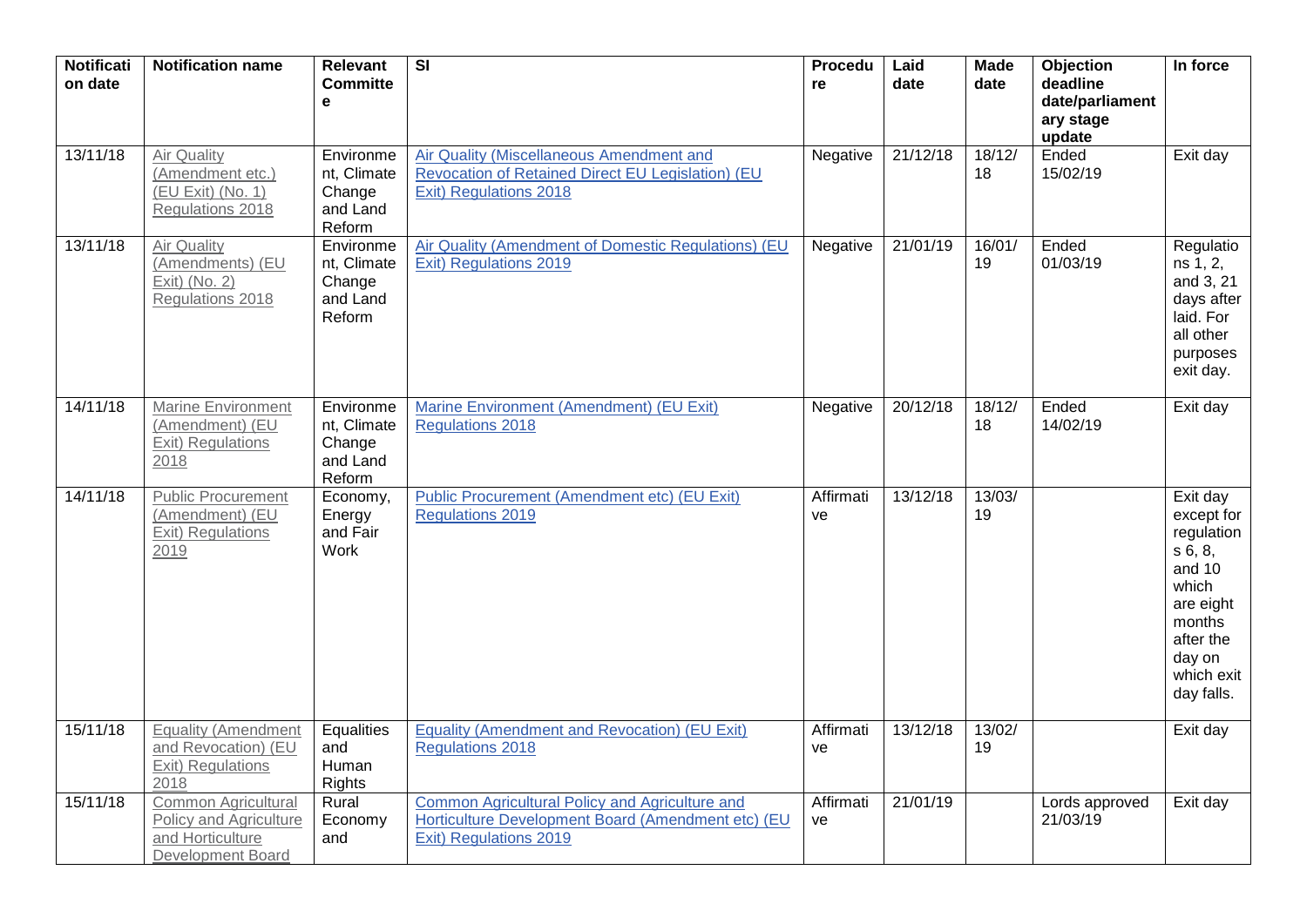| <b>Notificati</b><br>on date | <b>Notification name</b>                                                                                         | <b>Relevant</b><br><b>Committe</b><br>$\mathbf e$        | $\overline{\mathsf{SI}}$                                                                                                            | Procedu<br>re   | Laid<br>date | <b>Made</b><br>date | Objection<br>deadline<br>date/parliament<br>ary stage<br>update                                                   | In force                                                                           |
|------------------------------|------------------------------------------------------------------------------------------------------------------|----------------------------------------------------------|-------------------------------------------------------------------------------------------------------------------------------------|-----------------|--------------|---------------------|-------------------------------------------------------------------------------------------------------------------|------------------------------------------------------------------------------------|
|                              | (Amendment etc.)<br>(EU Exit) Regulations<br>2018                                                                | Connectivi<br>ty                                         |                                                                                                                                     |                 |              |                     | Commons<br>Delegated<br>Legislation<br>Committee<br>debate<br>scheduled<br>25/03/19                               |                                                                                    |
| 15/11/18                     | <b>Common Provisions</b><br>(Implementing and<br>Delegated Acts)<br>(Amendment) (EU<br>Exit) Regulations<br>2018 | Rural<br>Economy<br>and<br>Connectivi<br>ty              | <b>European Structural and Investment Funds Common</b><br>Provisions Rules etc (Amendment etc) (EU Exit)<br><b>Regulations 2019</b> | Affirmati<br>ve | 12/02/19     |                     | Lords approved<br>19/03/19<br>Commons<br>Delegated<br>Legislation<br>Committee<br>debate<br>20/03/19              | Exit day                                                                           |
| 16/11/18                     | <b>Trade in Endangered</b><br>Species of Wild Flora<br>and Fauna<br>(Amendment) (EU<br>Exit) Regulations<br>2018 | Environme<br>nt, Climate<br>Change<br>and Land<br>Reform | Trade in Endangered Species of Wild Fauna and Flora<br>(Amendment) (EU Exit) Regulations 2018                                       | Negative        | 21/12/18     | 18/12/<br>18        | Ended<br>15/02/19                                                                                                 | Exit day                                                                           |
| 21/11/18                     | <b>Common Fisheries</b><br>Policy (Amendment)<br>(EU Exit) Regulations<br>2018                                   | Rural<br>Economy<br>and<br>Connectivi<br>ty              | Common Fisheries Policy (Amendment etc) (EU Exit)<br><b>Regulations 2019</b>                                                        | Affirmati<br>ve | 17/01/19     |                     | Commons<br>Delegated<br>Legislation<br>Committee<br>debate 25/03/19<br>Lords Chamber<br>Debate 26/03/19           | Edit day                                                                           |
| 21/11/18                     | <b>Rural Development</b><br>(EU Exit)<br>(Amendment)<br>Regulations 2018,                                        | Rural<br>Economy<br>and<br>Connectivi<br>ty              | Rural Development (Amendment) (EU Exit)<br><b>Regulations 2019</b>                                                                  | Affirmati<br>ve | 13/02/19     |                     | Lords approved<br>19/03/19<br>Commons<br>Delegated<br>Legislation<br>Committee<br>debate<br>scheduled<br>21/03/19 | The later<br>of exit day<br>or the day<br>after the<br>day<br>on<br>which<br>made. |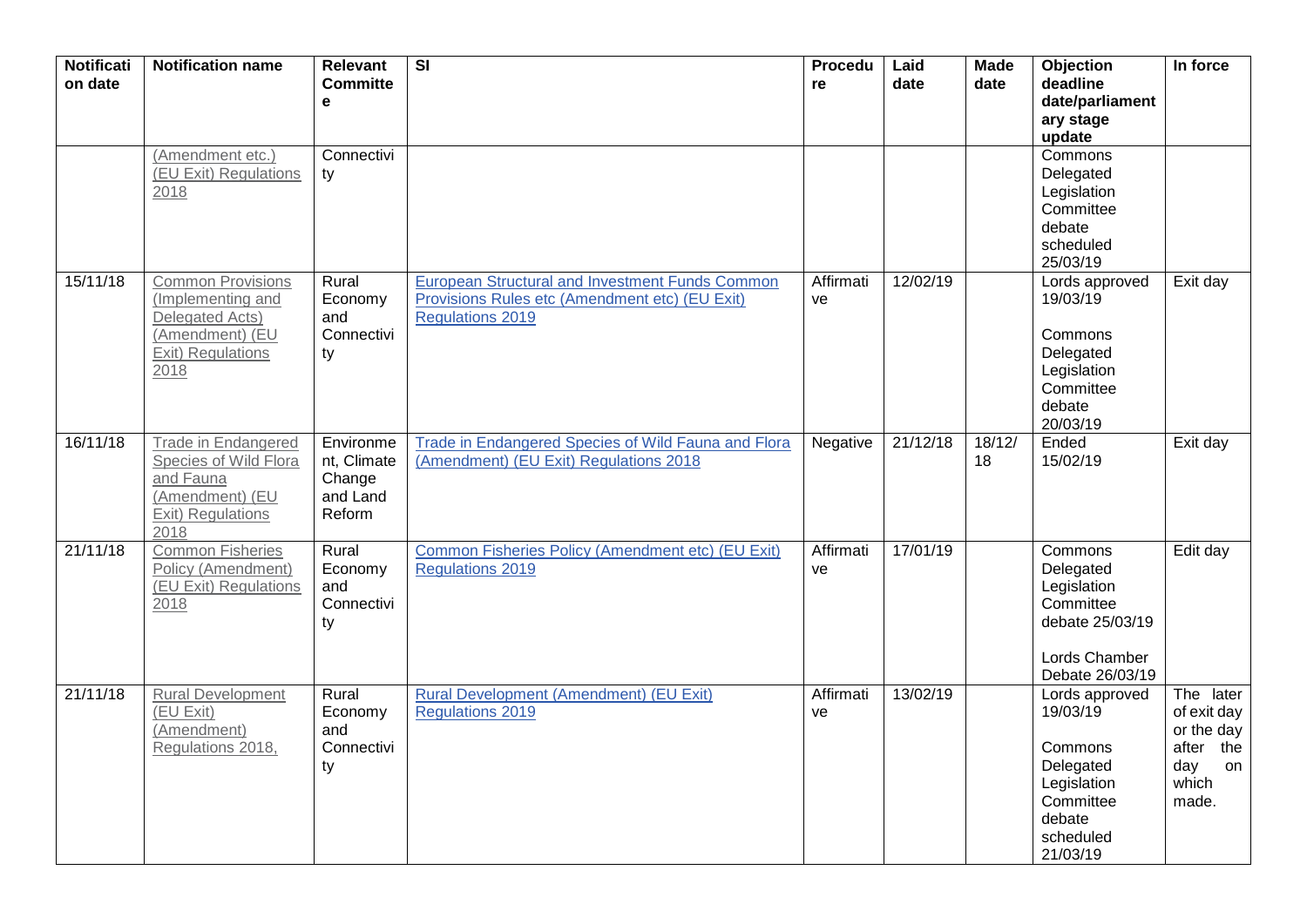| <b>Notificati</b><br>on date | <b>Notification name</b>                                                                                                              | <b>Relevant</b><br><b>Committe</b><br>e     | $\overline{\mathsf{SI}}$                                                                                    | Procedu<br>re   | Laid<br>date | <b>Made</b><br>date | Objection<br>deadline<br>date/parliament<br>ary stage<br>update                                                   | In force                                                 |
|------------------------------|---------------------------------------------------------------------------------------------------------------------------------------|---------------------------------------------|-------------------------------------------------------------------------------------------------------------|-----------------|--------------|---------------------|-------------------------------------------------------------------------------------------------------------------|----------------------------------------------------------|
| 21/11/18                     | <b>Rural Development</b><br>(Implementing and<br>Delegated Acts)<br>(Amendment) (EU<br>Exit) Regulations<br>2018                      | Rural<br>Economy<br>and<br>Connectivi<br>ty | <b>Rural Development (Rules and Decisions)</b><br>(Amendment) (EU Exit) Regulations 2019                    | Affirmati<br>ve | 13/02/19     |                     | Lords approved<br>19/03/10<br>Commons<br>Delegated<br>Legislation<br>Committee<br>debate<br>scheduled<br>21/03/19 | The later<br>of exit<br>day or the<br>day after<br>made. |
| 21/11/18                     | <b>Common Provisions</b><br>(EU Exit)<br>(Amendment)<br>Regulations 2018                                                              | Rural<br>Economy<br>and<br>Connectivi<br>ty | <b>European Structural and Investment Funds Common</b><br>Provisions (Amendment) (EU Exit) Regulations 2019 | Affirmati<br>ve | 12/02/19     |                     | Lords approved<br>19/03/19<br>Commons<br>Delegated<br>Legislation<br>Committee<br>debate<br>scheduled<br>20/03/19 | Exit day                                                 |
| 21/11/18                     | Common Agricultural<br><b>Policy (Direct</b><br>Payments to<br>Farmers)<br>(Amendment) (EU<br><b>Exit)</b> Regulations<br>2018        | Rural<br>Economy<br>and<br>Connectivi<br>ty | <b>Common Agricultural Policy (Direct Payments to</b><br>Farmers) (Amendment) (EU Exit) Regulations 2019    | Negative        | 11/02/19     | 31/01/<br>19        | Ended<br>22/03/19                                                                                                 | Exit day                                                 |
| 21/11/18                     | Common Agricultural<br>Policy (Rules for<br><b>Direct Payments)</b><br>(Miscellaneous<br>Amendments) (EU<br>Exit) Regulations<br>2018 | Rural<br>Economy<br>and<br>Connectivi<br>ty | <b>Common Agricultural Policy (Rules for Direct</b><br>Payments) (Amendment) (EU Exit) Regulations 2019     | Negative        | 11/02/19     | 31/01/<br>19        | Ended<br>22/03/19                                                                                                 | Exit day                                                 |
| 22/11/18                     | Trade in Animals and<br><b>Related Products</b><br>(Amendment) (EU<br><b>Exit) Regulations</b><br>2018                                | Rural<br>Economy<br>and<br>Connectivi<br>ty | <b>Trade in Animals and Related Products (Amendment)</b><br>(EU Exit) Regulations 2019                      | Affirmati<br>ve | 16/01/18     | 19/03/<br>19        |                                                                                                                   | Exit day                                                 |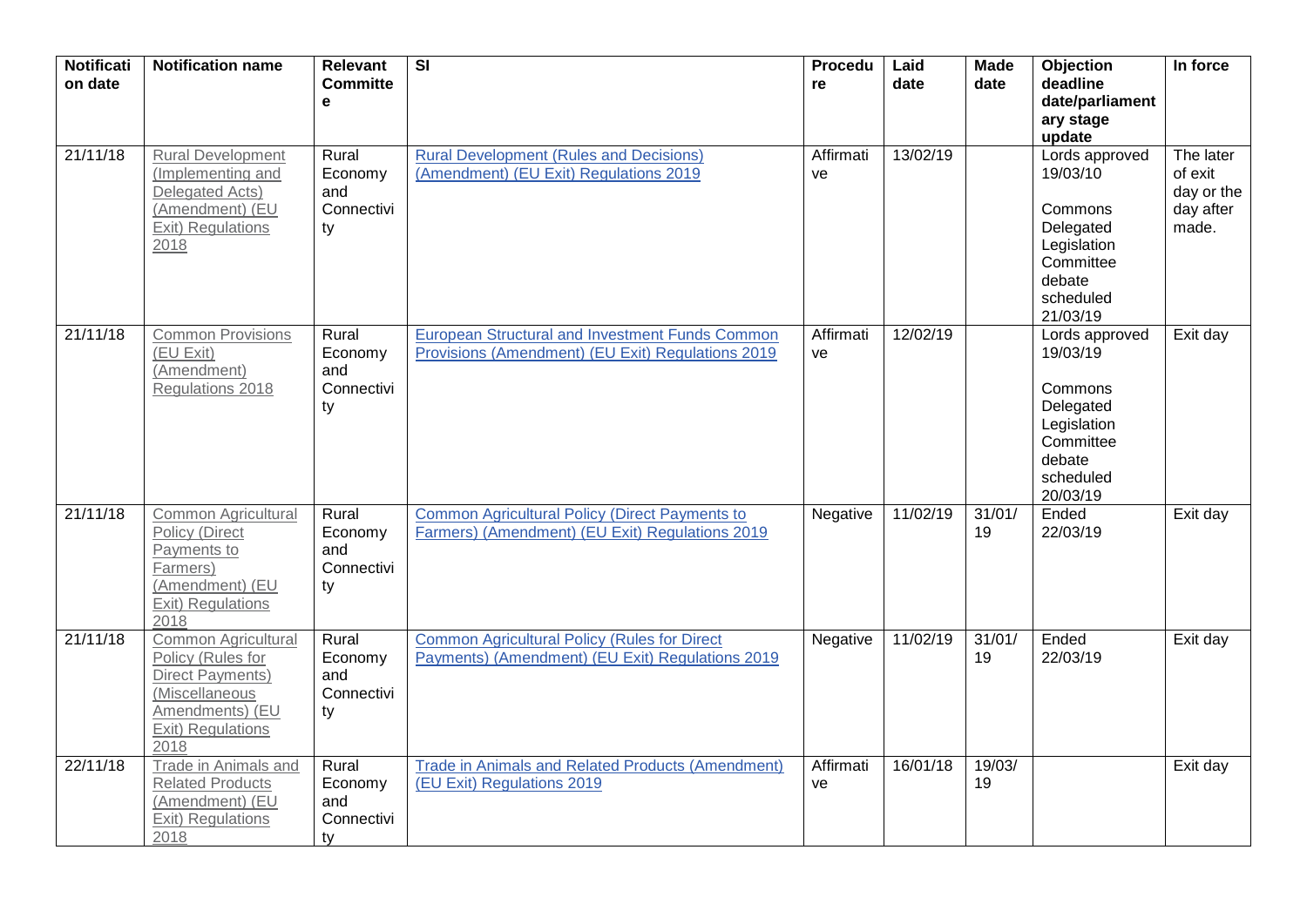| <b>Notificati</b><br>on date | <b>Notification name</b>                                                                                 | <b>Relevant</b><br><b>Committe</b><br>e                  | $\overline{\mathbf{S}}$                                                                            | <b>Procedu</b><br>re | Laid<br>date | <b>Made</b><br>date | Objection<br>deadline<br>date/parliament<br>ary stage<br>update                     | In force                                                           |
|------------------------------|----------------------------------------------------------------------------------------------------------|----------------------------------------------------------|----------------------------------------------------------------------------------------------------|----------------------|--------------|---------------------|-------------------------------------------------------------------------------------|--------------------------------------------------------------------|
| 22/11/18                     | Storage of Carbon<br>Dioxide (Amendment)<br>(EU Exit) Regulation<br>2018                                 | Environme<br>nt, Climate<br>Change<br>and Land<br>Reform | <b>Storage of Carbon Dioxide (Amendment and Power to</b><br>Modify) (EU Exit) Regulations 2018     | Affirmati<br>ve      | 17/12/18     |                     | Commons<br>approved<br>29/01/19<br>Lords approved<br>06/03/19                       | Part 3 day<br>before<br>exit day.<br>Remaind<br>er on exit<br>day. |
| 26/11/18                     | Jurisdiction and<br>Judgments (Family)<br>(Amendment etc.)<br>(EU Exit) Regulations<br>2018              | Justice                                                  | Jurisdiction and Judgments (Family) (Amendment etc)<br>(EU Exit) Regulations 2019                  | Affirmati<br>ve      | 10/12/18     | 06/03/<br>19        |                                                                                     | Exit day                                                           |
| 26/11/18                     | Civil Jurisdiction and<br>Judgments<br>(Amendment) (EU<br><b>Exit) Regulations</b><br>2018               | Justice                                                  | Civil Jurisdiction and Judgments (Amendment) (EU<br>Exit) Regulations 2019                         | Affirmati<br>ve      | 12/12/18     | 04/03/<br>19        |                                                                                     | Exit day                                                           |
| 27/11/18                     | Environment and<br>Wildlife (Legislative<br>Functions) (EU Exit)<br>Regulations 2018                     | Environme<br>nt, Climate<br>Change<br>and Land<br>Reform | Environment and Wildlife (Legislative Functions) (EU<br>Exit) Regulations 2019                     | Affirmati<br>ve      | 08/01/19     | 26/02/<br>19        |                                                                                     | Exit day                                                           |
| 27/11/18                     | <b>REACH</b><br>(Amendment) (EU<br>Exit) Regulations<br>2019                                             | Environme<br>nt, Climate<br>Change<br>and Land<br>Reform | REACH etc (Amendment etc) (EU Exit) Regulations<br>2019                                            | Affirmati<br>ve      | 05/02/19     |                     | Commons<br>approved<br>25/02/19<br>Lords Chamber<br>debate<br>scheduled<br>26/03/19 | Exit day                                                           |
| 27/11/18                     | European Institutions<br>and Consular<br>Protection<br>(Amendment etc.)<br>(EU Exit) Regulations<br>2018 | Justice                                                  | <b>European Institutions and Consular Protection</b><br>(Amendment etc) (EU Exit) Regulations 2018 | Negative             | 21/12/18     | 19/12/<br>18        | Ended<br>15/02/19                                                                   | Exit day                                                           |
| 28/11/18                     | Protocol 1 to the EEA<br>Agreement<br>(Amendment) (EU                                                    | Finance<br>and                                           | Protocol 1 to the EEA Agreement (Amendment) (EU<br>Exit) Regulations 2019                          | Negative             | 09/01/19     | 08/01/<br>19        | Ended<br>17/02/19                                                                   | Exit day                                                           |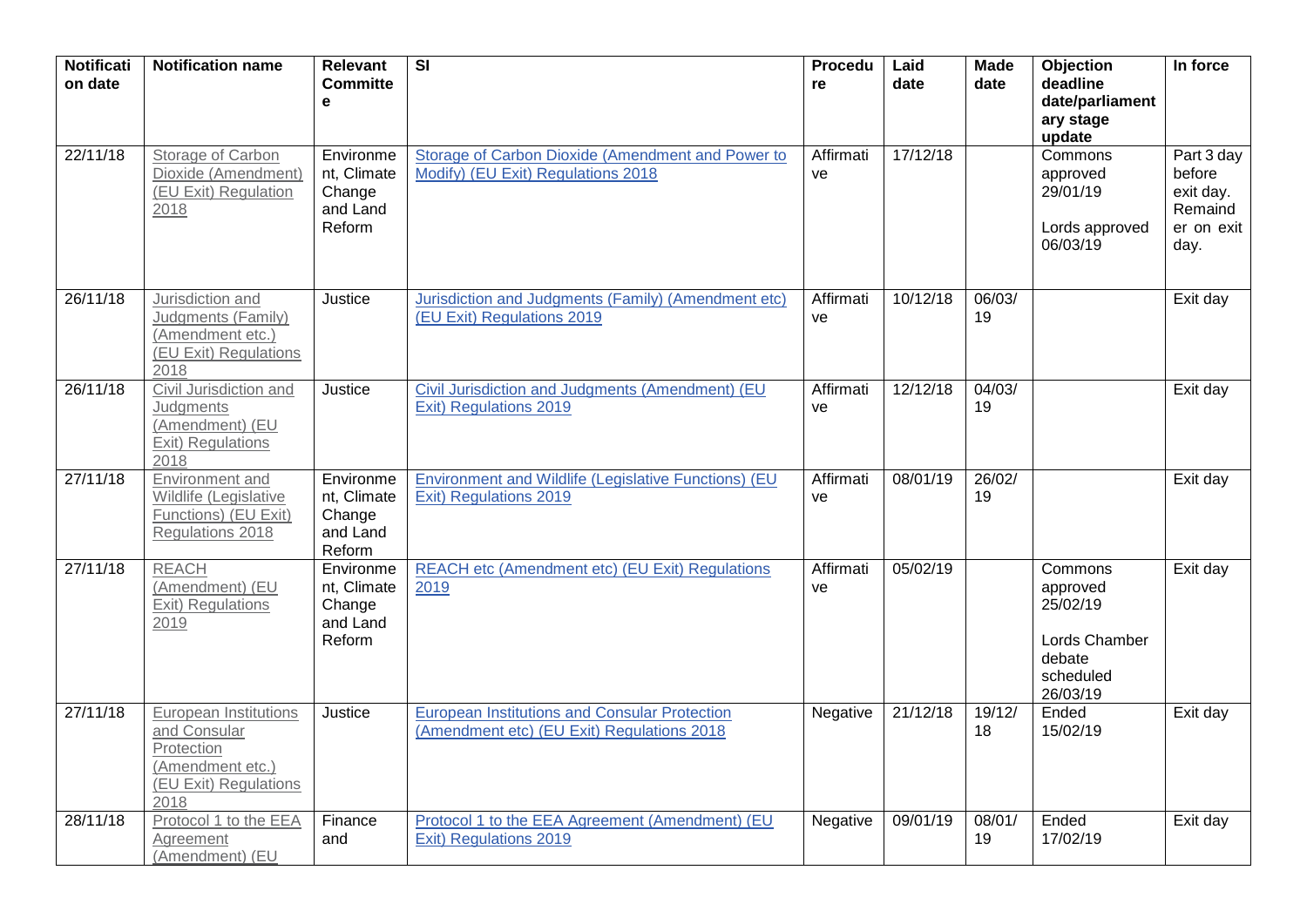| <b>Notificati</b><br>on date | <b>Notification name</b>                                                                                            | <b>Relevant</b><br><b>Committe</b><br>e     | $\overline{\mathsf{SI}}$                                                                            | Procedu<br>re   | Laid<br>date | <b>Made</b><br>date | Objection<br>deadline<br>date/parliament<br>ary stage<br>update | In force                                                                                                                                                                           |
|------------------------------|---------------------------------------------------------------------------------------------------------------------|---------------------------------------------|-----------------------------------------------------------------------------------------------------|-----------------|--------------|---------------------|-----------------------------------------------------------------|------------------------------------------------------------------------------------------------------------------------------------------------------------------------------------|
|                              | <b>Exit) Regulations</b><br>2018                                                                                    | Constitutio<br>n.                           |                                                                                                     |                 |              |                     |                                                                 |                                                                                                                                                                                    |
| 29/11/18                     | Recognition of<br>Professional<br>Qualifications<br>(Amendment etc.)<br>(EU Exit) Regulations<br>2018               | Economy,<br>Energy<br>and Fair<br>Work      | <b>Recognition of Professional Qualifications</b><br>(Amendment etc) (EU Exit) Regulations 2019     | Affirmati<br>ve | 19/12/18     | 19/02/<br>19        |                                                                 | Regulatio<br>$n 2$ (so<br>far as it<br>relates to<br>Part 1 of<br>Schedule<br>$1)$ and<br>Part 1 of<br>Schedule<br>1 on the<br>day after<br>made.<br>Remaind<br>er on exit<br>day. |
| 05/12/18                     | Plant Breeders'<br><b>Rights (Amendment</b><br>etc.) (EU Exit)<br>Regulations 2018                                  | Rural<br>Economy<br>and<br>Connectivi<br>ty | Plant Breeders' Rights (Amendment etc) (EU Exit)<br>Regulations 2019                                | Negative        | 08/02/19     | 24/01/<br>19        | Ended<br>19/03/19                                               | Exit day                                                                                                                                                                           |
| 05/12/18                     | Marketing of Seeds<br>and Plant<br><b>Propagating Material</b><br>(Amendment etc.)<br>(EU Exit) Regulations<br>2018 | Rural<br>Economy<br>and<br>Connectivi<br>ty | Marketing of Seeds and Plant Propagating Material<br>(Amendment etc) (EU Exit) Regulations 2019     | Negative        | 04/02/19     | 24/01/<br>19        | Ended<br>15/03/19                                               | Part 2, 21<br>days after<br>laid:<br>Parts 3 to<br>5 on exit<br>day                                                                                                                |
| 05/12/18                     | Nutrition<br>(Amendment) (EU<br>Exit) Regulations<br>2019                                                           | Health and<br>Sport                         | Nutrition (Amendment etc) (EU Exit) Regulations 2019                                                | Affirmati<br>ve | 30/01/19     |                     | Commons<br>approved<br>06/03/19<br>Lords approved<br>21/03/19   | Exit day                                                                                                                                                                           |
| 05/12/18                     | Aquatic Animal<br>Health and Plant<br>Health (Legislative                                                           | Rural<br>Economy<br>and                     | <b>Aquatic Animal Health and Plant Health (Legislative</b><br>Functions) (EU Exit) Regulations 2019 | Affirmati<br>ve | 17/01/19     |                     | <b>Lords Grand</b><br>Committee<br>debate 20/02/19              | Exit day                                                                                                                                                                           |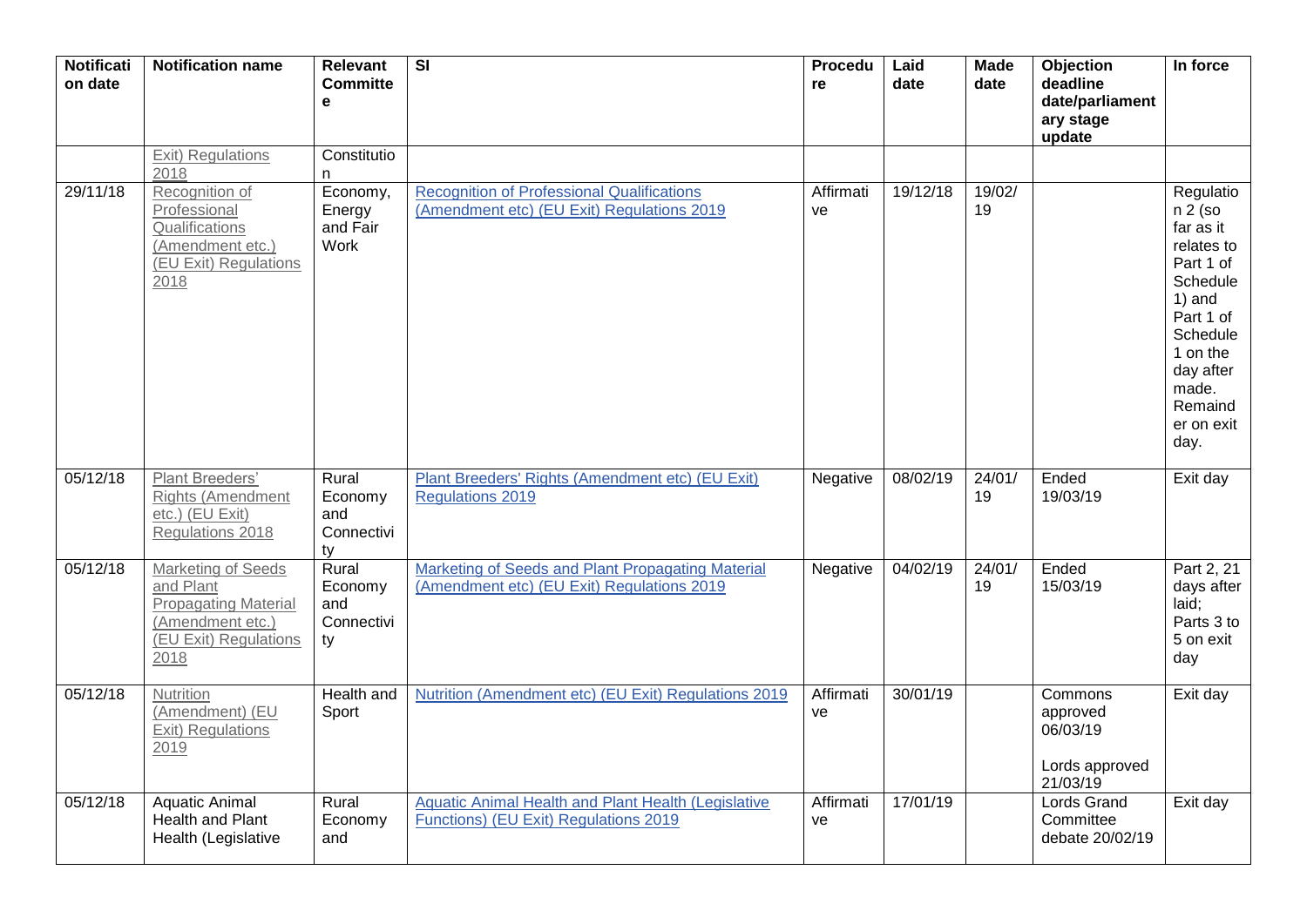| <b>Notificati</b><br>on date | <b>Notification name</b>                                                                                                                               | <b>Relevant</b><br><b>Committe</b><br>e                  | $\overline{\mathsf{SI}}$                                                                                                                      | <b>Procedu</b><br>re | Laid<br>date | <b>Made</b><br>date | Objection<br>deadline<br>date/parliament<br>ary stage<br>update                                       | In force                                                  |
|------------------------------|--------------------------------------------------------------------------------------------------------------------------------------------------------|----------------------------------------------------------|-----------------------------------------------------------------------------------------------------------------------------------------------|----------------------|--------------|---------------------|-------------------------------------------------------------------------------------------------------|-----------------------------------------------------------|
|                              | Functions) (EU Exit)<br>Regulations                                                                                                                    | Connectivi<br>ty                                         |                                                                                                                                               |                      |              |                     | Commons<br>approved<br>04/03/19                                                                       |                                                           |
| 05/12/18                     | Agriculture (Transfer<br>of Functions) (EU<br><b>Exit) Regulations</b>                                                                                 | Rural<br>Economy<br>and<br>Connectivi<br>ty              | Agriculture (Legislative Functions) (EU Exit)<br><b>Regulations 2019</b>                                                                      | Affirmati<br>ve      | 04/03/19     |                     | Lords approved<br>21/03/19<br>Commons<br>Designated<br>Legislation<br>Committee<br>debate<br>25/03/19 |                                                           |
| 07/12/18                     | Chemicals (Health<br>and Safety) and<br><b>Genetically Modified</b><br>Organisms<br>(Amendment of<br>Retained EU Law)<br>(EU Exit) Regulations<br>2018 | Environme<br>nt, Climate<br>Change<br>and Land<br>Reform | Chemicals (Health and Safety) and Genetically<br>Modified Organisms (Contained Use) (Amendment etc)<br>(EU Exit) Regulations 2019             | Affirmati<br>ve      | 18/02/19     |                     | Commons<br>approved<br>20/03/19<br>Lords approved<br>21/03/19                                         | Exit day                                                  |
| 10/12/18                     | European Union<br>Structural and<br><b>Investment Funds</b><br>(EU Exit) Regulations<br>2018                                                           | Economy,<br>Energy<br>and Fair<br>Work                   | European Structural and Investment Funds Common<br><b>Provisions and Common Provision Rules etc</b><br>(Amendment) (EU Exit) Regulations 2019 | Affirmati<br>ve      | 28/01/19     | 18/03/<br>19        |                                                                                                       | Later of<br>exit day,<br>and<br>the day<br>after<br>made. |
| 10/12/18                     | <b>Connecting Europe</b><br>Facility (Revocation)<br>(EU Exit) Regulations<br>2019                                                                     | Rural<br>Economy<br>and<br>Connectivi<br>ty              | <b>Connecting Europe Facility (Revocation) (EU Exit)</b><br><b>Regulations 2019</b>                                                           | Negative             | 07/03/19     | 01/03/<br>19        | 03/05/19                                                                                              | Exit day                                                  |
| 11/12/18                     | Import and Trade of<br>Animals and Animal<br>Products<br>(Amendment etc.)<br>(EU Exit) Regulations<br>2018                                             | Rural<br>Economy<br>and<br>Connectivi<br>ty              | Import of and Trade in Animals and Animal Products<br>(Amendment etc) (EU Exit) Regulations 2019                                              | Affirmati<br>ve      | 17/01/19     |                     | Commons<br>approved<br>20/02/19<br>Lords approved<br>07/03/19                                         | Exit day                                                  |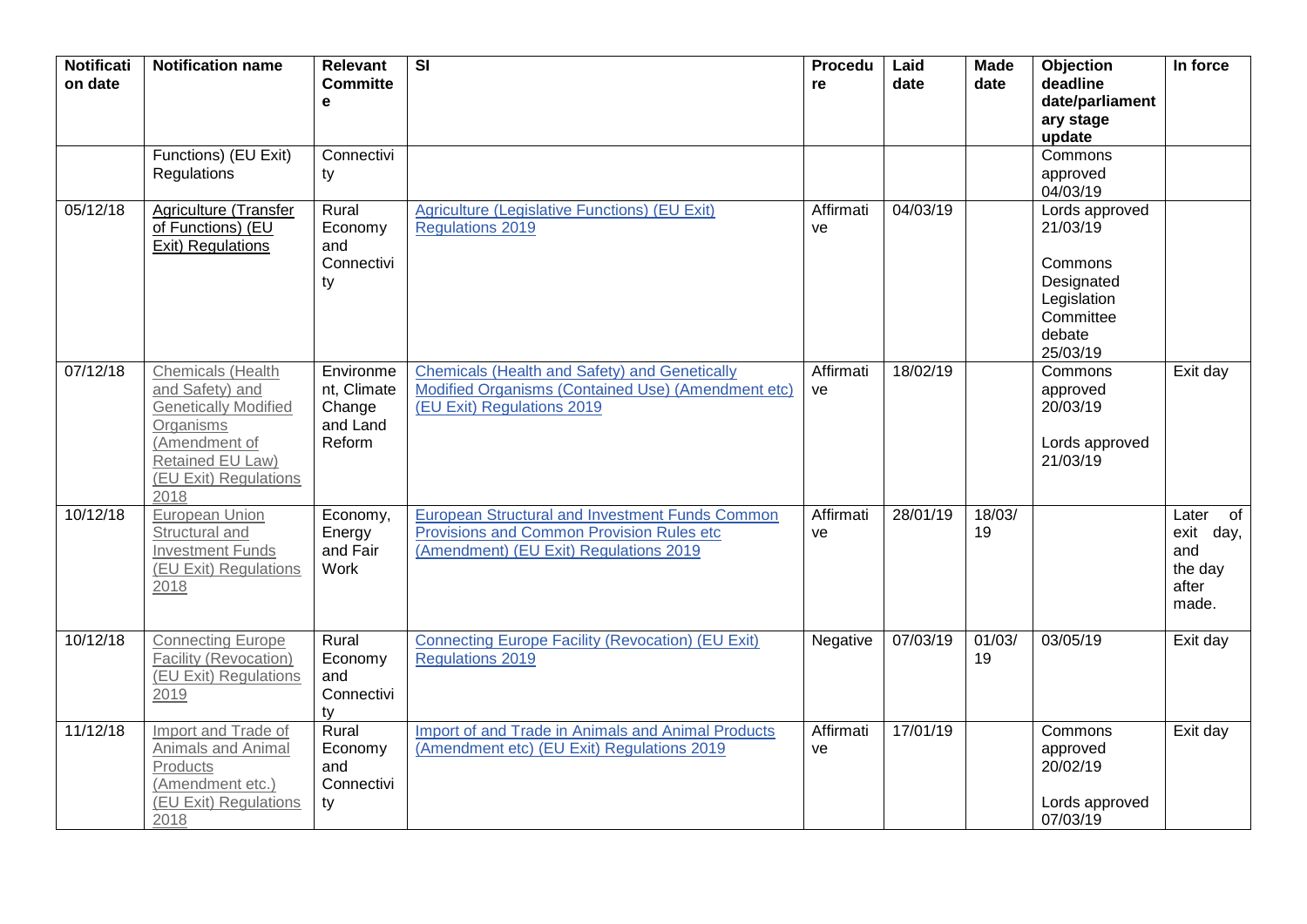| <b>Notificati</b><br>on date | <b>Notification name</b>                                                                                                               | Relevant<br><b>Committe</b><br>e                         | $\overline{\mathsf{SI}}$                                                                                                                                       | <b>Procedu</b><br>re | Laid<br>date | <b>Made</b><br>date | Objection<br>deadline<br>date/parliament<br>ary stage<br>update                                   | In force                                                           |
|------------------------------|----------------------------------------------------------------------------------------------------------------------------------------|----------------------------------------------------------|----------------------------------------------------------------------------------------------------------------------------------------------------------------|----------------------|--------------|---------------------|---------------------------------------------------------------------------------------------------|--------------------------------------------------------------------|
| 11/12/18                     | European<br><b>Qualifications (Health</b><br>and Social Care<br>Professions)<br>(Amendment etc.)<br>(EU Exit) Regulations<br>2018      | Health and<br>Sport                                      | <b>European Qualifications (Health and Social Care)</b><br>Professions) (Amendment etc) (EU Exit) Regulations<br>2019                                          | Affirmati<br>ve      | 20/12/18     |                     | Commons<br>approved<br>30/01/19<br>Lords approved<br>07/03/19                                     | Exit day                                                           |
| 11/12/18                     | Law applicable to<br>Contractual<br>Obligations and Non-<br>Contractual<br>Obligations<br>(Amendment) (EU<br>Exit) Regulations<br>2018 | Justice                                                  | Law Applicable to Contractual Obligations and Non-<br>contractual Obligations (Amendment etc) (EU Exit)<br><b>Regulations 2019</b>                             | Affirmati<br>ve      | 11/02/19     |                     | Commons<br>approved<br>18/03/19<br>Lords Chamber<br>debate 25/03/19                               | Exit day                                                           |
| 11/12/18                     | Food and Drink,<br><b>Veterinary Medicines</b><br>and Residues<br>(Amendment etc.)<br>(EU Exit) Regulations<br>2018                    | Rural<br>Economy<br>and<br>Connectivi<br>ty              | Food and Drink, Veterinary Medicines and Residues<br>(Amendment etc) (EU Exit) Regulations 2019                                                                | Affirmati<br>ve      | 13/02/19     |                     | Lords approved<br>21/03/19<br>Commons<br>Delegated<br>Legislation<br>Committee<br>debate 20/03/19 | Later of<br>exit day<br>or the day<br>after<br>made                |
| 12/12/18                     | Animals and Food<br>(Transfer of<br>Functions) (EU Exit)<br>Regulations 2018                                                           | Rural<br>Economy<br>and<br>Connectivi<br>tv              | Animals (Legislative Functions) (EU Exit) Regulations<br>2019                                                                                                  | Affirmati<br>ve      | 21/01/19     | 14/03/<br>19        |                                                                                                   | Exit day                                                           |
| 13/12/18                     | Waste (Miscellaneous<br>Amendments) (EU<br>Exit) (No. 2)<br>Regulations 2019                                                           | Environme<br>nt, Climate<br>Change<br>and Land<br>Reform | Waste (Miscellaneous Amendments) (EU Exit) (No. 2)<br><b>Regulations 2019</b>                                                                                  | Negative             | 07/02/19     | 31/01/<br>19        | Ended<br>18/03/19                                                                                 | Part 2, 21<br>days after<br>laid;<br>remainde<br>r on exit<br>day. |
| 21/12/18                     | <b>Social Security</b><br><b>Coordination (Council</b><br>Regulation (EEC) No<br>1408/71 and Council<br>Regulation (EC) No             | Social<br>Security                                       | <b>Social Security Coordination (Council Regulation</b><br>(EEC) No 1408/71 and Council Regulation (EC) No<br>859/2003) (Amendment) (EU Exit) Regulations 2019 | Affirmati<br>ve      | 30/01/19     |                     | Lords approved<br>05/03/19<br>Commons<br>Delegated                                                | Exit day                                                           |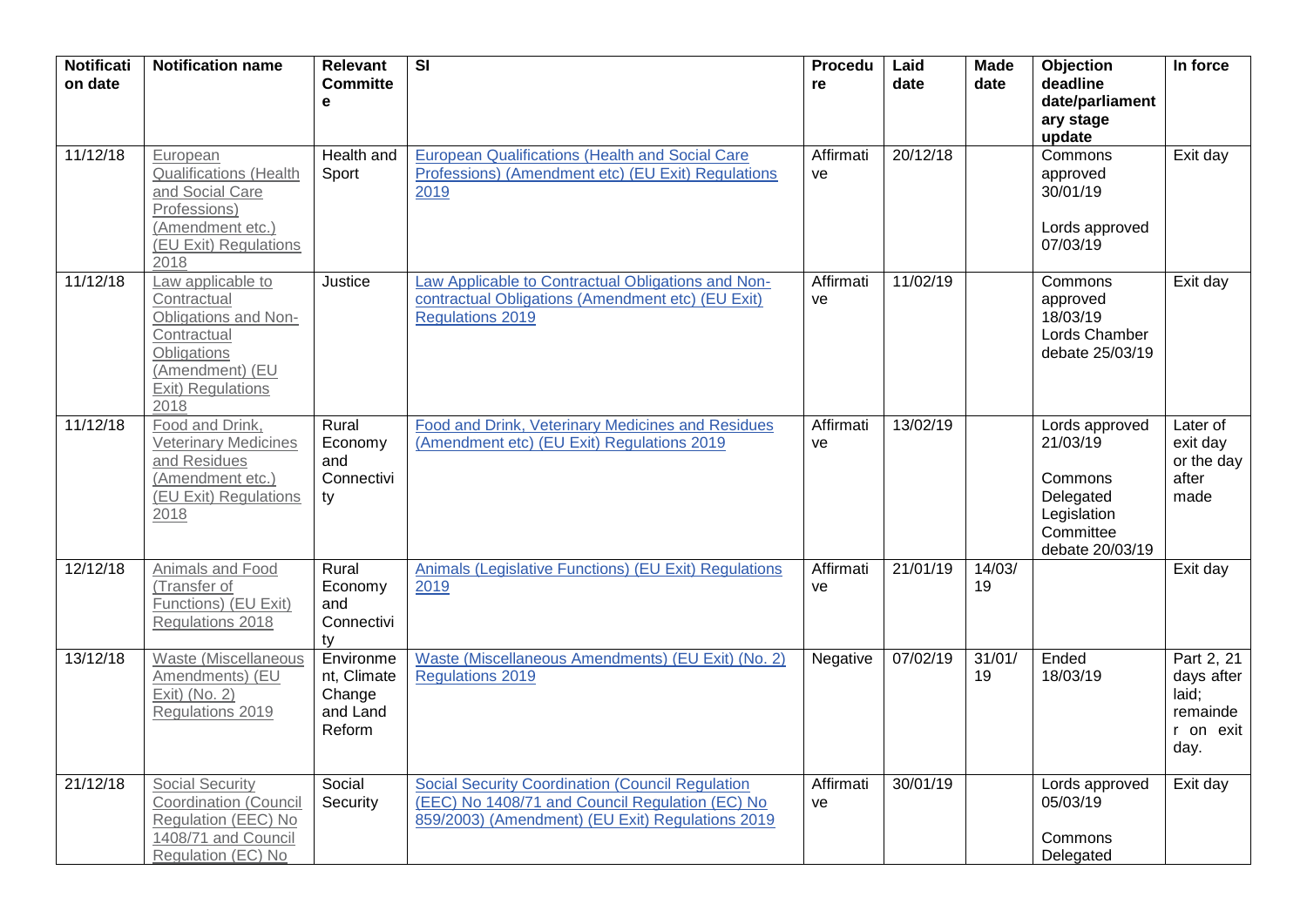| <b>Notificati</b><br>on date | <b>Notification name</b>                                                                                                                   | <b>Relevant</b><br><b>Committe</b><br>$\mathbf e$ | $\overline{\mathbf{S}}$                                                                                                                    | Procedu<br>re   | Laid<br>date | <b>Made</b><br>date | Objection<br>deadline<br>date/parliament<br>ary stage<br>update                                                                         | In force                                                                                                                                     |
|------------------------------|--------------------------------------------------------------------------------------------------------------------------------------------|---------------------------------------------------|--------------------------------------------------------------------------------------------------------------------------------------------|-----------------|--------------|---------------------|-----------------------------------------------------------------------------------------------------------------------------------------|----------------------------------------------------------------------------------------------------------------------------------------------|
|                              | 859/2003)<br>(Amendment etc.)<br>(EU Exit) Regulations<br>2018                                                                             |                                                   |                                                                                                                                            |                 |              |                     | Legislation<br>Committee<br>debate 20/03/19                                                                                             |                                                                                                                                              |
| 21/12/18                     | <b>Social Security</b><br><b>Coordination (Council</b><br>Regulation (EEC) No<br>574/72) (Amendment<br>etc.) (EU Exit)<br>Regulations 2018 | Social<br>Security                                | <b>Social Security Coordination (Council Regulation</b><br>(EEC) No 574/72) (Amendment) (EU Exit) Regulations<br>2019                      | Affirmati<br>ve | 30/01/19     |                     | Lords approved<br>05/03/19<br>Commons<br>Delegated<br>Legislation<br>Committee<br>debate 20/03/19                                       | Exit day                                                                                                                                     |
| 21/12/18                     | <b>Social Security</b><br>Coordination<br>(Regulation (EC) No<br>883/2004)<br>(Amendment etc.)<br>(EU Exit) Regulations<br>2018            | Social<br>Security                                | Social Security Coordination (Regulation (EC) No<br>883/2004, EEA Agreement and Swiss Agreement)<br>(Amendment) (EU Exit) Regulations 2019 | Affirmati<br>ve | 30/01/19     |                     | Lords approved<br>05/03/19<br>Commons<br>Delegated<br>Legislation<br>Committee<br>debate 20/03/19                                       | Exit day                                                                                                                                     |
| 21/12/18                     | <b>Social Security</b><br>Coordination<br>(Regulation (EC) No<br>987/2009)<br>(Amendment etc.)<br>(EU Exit) Regulations<br>2018            | Social<br>Security                                | Social Security Coordination (Regulation (EC) No<br>987/2009) (Amendment) (EU Exit) Regulations 2019                                       | Affirmati<br>ve | 30/01/19     |                     | Lords approved<br>05/03/19<br>Commons<br>Delegated<br>Legislation<br>Committee<br>debate 20/03/19                                       | Exit day                                                                                                                                     |
| 08/01/19                     | Agriculture (Transfer<br>of Functions) (EU<br>$Exit)$ (No.2)<br>Regulations 2019                                                           | Rural<br>Economy<br>and<br>Connectivi<br>ty       | Agriculture (Legislative Functions) (EU Exit) (No. 2)<br><b>Regulations 2019</b>                                                           | Affirmati<br>ve | 13/03/18     |                     | Lords Chamber<br>Debate<br>scheduled<br>26/03/19<br>Commons<br>Delegated<br>Legislation<br>Committee<br>Debate<br>scheduled<br>26/03/19 | Regulatio<br>n 65<br>immediat<br>ely before<br>exit day.<br>Regulatio<br>ns 2 to 64<br>and 66 to<br>88 in<br>accordan<br>ce with<br>paragrap |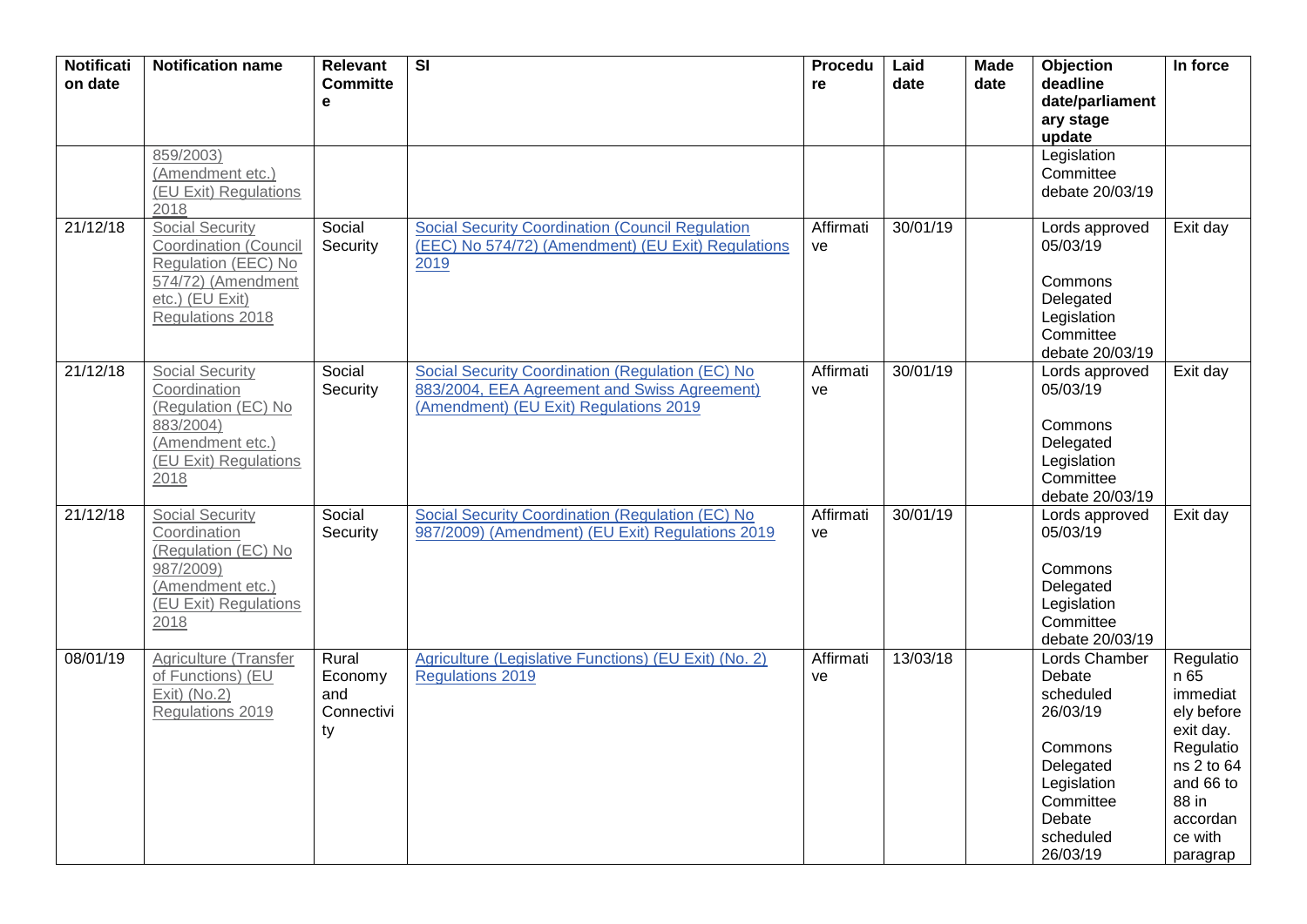| <b>Notificati</b><br>on date | <b>Notification name</b>                                                                                                                                                    | <b>Relevant</b><br><b>Committe</b><br>е     | $\overline{\mathbf{S}}$                                                                                                                                   | Procedu<br>re   | Laid<br>date | <b>Made</b><br>date | Objection<br>deadline<br>date/parliament<br>ary stage<br>update                                                   | In force                                                                                                                                                                                                                                       |
|------------------------------|-----------------------------------------------------------------------------------------------------------------------------------------------------------------------------|---------------------------------------------|-----------------------------------------------------------------------------------------------------------------------------------------------------------|-----------------|--------------|---------------------|-------------------------------------------------------------------------------------------------------------------|------------------------------------------------------------------------------------------------------------------------------------------------------------------------------------------------------------------------------------------------|
|                              |                                                                                                                                                                             |                                             |                                                                                                                                                           |                 |              |                     |                                                                                                                   | $h(4)(b)$ ,<br>regulation<br>65 day<br>made.<br>Regulatio<br>ns 2 to 64<br>and 66 to<br>88 on the<br>later of<br>exit day,<br>or<br>(a) 2018<br>c. 16.<br>$\overline{2}$<br>$(b)$ the<br>day after<br>the day<br>on which<br>they are<br>made. |
| 09/01/19                     | Common Agricultural<br>Policy (Financing,<br>Management and<br>Monitoring)<br>(Miscellaneous<br>Amendments) (EU<br>Exit) Regulations<br>2019                                | Rural<br>Economy<br>and<br>Connectivi<br>ty | <b>Common Agricultural Policy (Financing, Management</b><br>and Monitoring) (Miscellaneous Amendments) (EU<br>Exit) Regulations 2019                      | Affirmati<br>ve | 13/02/19     |                     | Lords approved<br>21/03/19<br>Commons<br>Delegated<br>Legislation<br>Committee<br>debate<br>scheduled<br>25/03/19 | Later of<br>exit day<br>or the day<br>after the<br>day on<br>which<br>they are<br>made.                                                                                                                                                        |
| 09/01/19                     | Common Agricultural<br>Policy (Financing,<br>Management and<br>Monitoring<br>Supplementary<br>Provisions)<br>(Miscellaneous<br>Amendments) (EU<br>Exit) Regulations<br>2019 | Rural<br>Economy<br>and<br>Connectivi<br>ty | Common Agricultural Policy (Financing, Management<br>and Monitoring Supplementary Provisions)<br>(Miscellaneous Amendments) (EU Exit) Regulations<br>2019 | Affirmati<br>ve | 13/02/19     |                     | Lords approved<br>21/03/19<br>Commons<br>Delegated<br>Legislation<br>Committee<br>debate<br>scheduled<br>25/03/19 | Later of<br>exit day<br>or the day<br>after the<br>day on<br>which<br>they are<br>made.                                                                                                                                                        |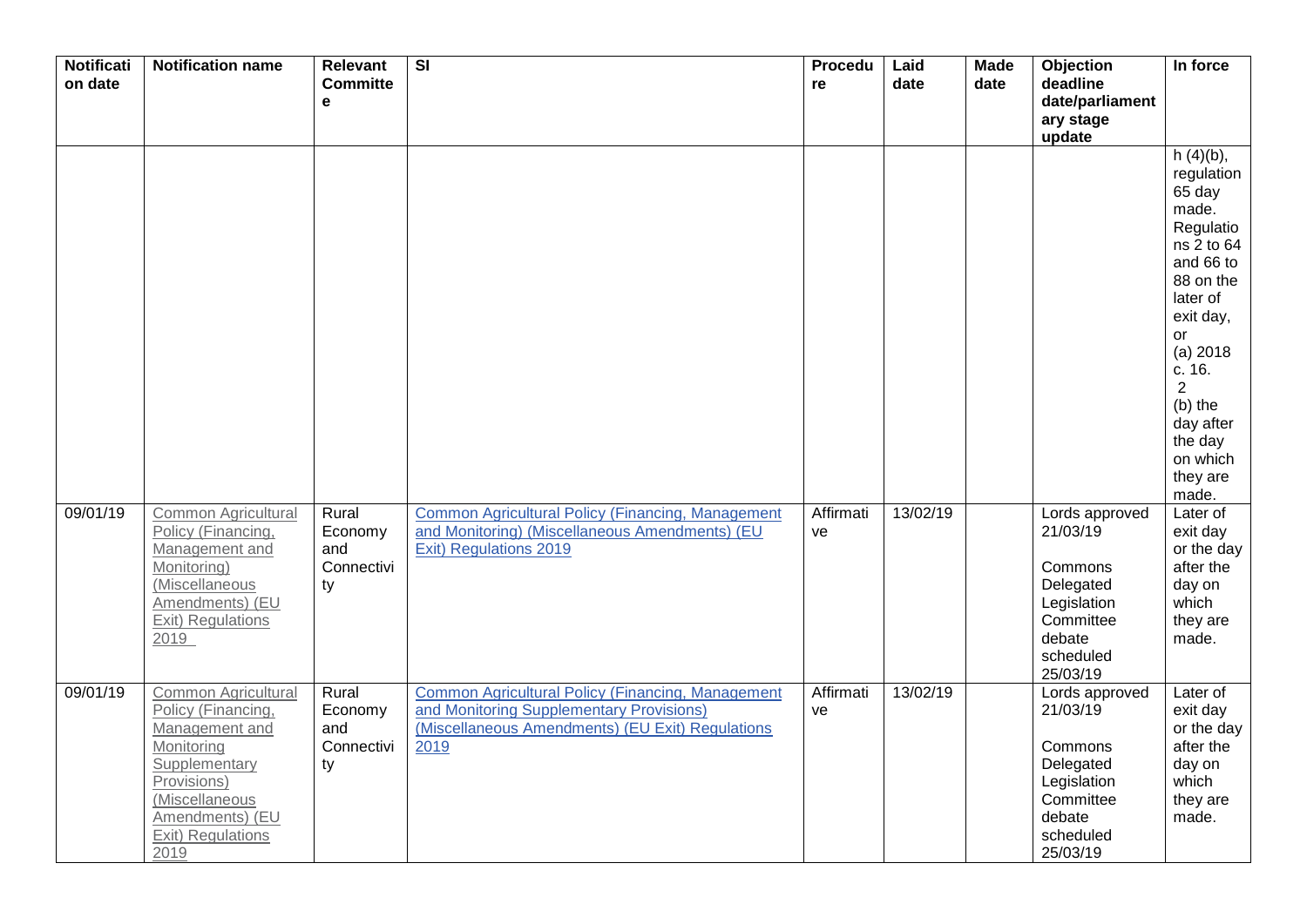| <b>Notificati</b><br>on date | <b>Notification name</b>                                                                                                                         | Relevant<br><b>Committe</b><br>$\mathbf e$                   | $\overline{\mathbf{S}}$                                                                                                                                          | Procedu<br>re   | Laid<br>date | <b>Made</b><br>date | Objection<br>deadline<br>date/parliament<br>ary stage<br>update                                                                         | In force                                             |
|------------------------------|--------------------------------------------------------------------------------------------------------------------------------------------------|--------------------------------------------------------------|------------------------------------------------------------------------------------------------------------------------------------------------------------------|-----------------|--------------|---------------------|-----------------------------------------------------------------------------------------------------------------------------------------|------------------------------------------------------|
| 09/01/19                     | <b>Common Fisheries</b><br>Policy (Transfer of<br>Functions) (EU Exit)<br>Regulations 2019                                                       | Rural<br>Economy<br>and<br>Connectivi<br>ty                  | Superseded by Common Fisheries Policy (Amendment<br>etc.) (EU Exit) (No.2) Regulations 2019                                                                      |                 |              |                     |                                                                                                                                         |                                                      |
| 17/01/19                     | <b>Creative Europe</b><br>Programme and<br>Europe for Citizens<br>Programme<br>Revocation (EU Exit)<br>Regulations 2019                          | Culture,<br>Tourism,<br>Europe<br>and<br>External<br>Affairs | <b>Creative Europe Programme and Europe for Citizens</b><br>Programme (Revocation) (EU Exit) Regulations 2019                                                    | Negative        | 08/03/19     | 04/03/<br>19        | 04/05/19                                                                                                                                | Exit day<br>(not<br>applicabl<br>e to<br>Scotland)   |
| 22/01/19                     | <b>Common Fisheries</b><br>Policy (Amendment<br>etc.) (EU Exit) (No. 2)<br>Regulations 2019                                                      | Rural<br>Economy<br>and<br>Connectivi<br>ty                  | <b>Common Fisheries Policy and Aquaculture</b><br>(Amendment etc) (EU Exit) Regulations 2019                                                                     | Affirmati<br>ve | 13/02/19     |                     | Commons<br>Delegated<br>Legislation<br>Committee<br>debate 25/03/19<br>Lords Chamber<br>Debate<br>scheduled for<br>26/03/19             | Later of<br>exit day<br>or the day<br>after<br>made. |
| 24/01/19                     | Common<br>Organisation of the<br>Markets in<br><b>Agricultural Products</b><br>(Basic Acts)<br>(Amendment etc.)<br>(EU Exit) Regulations<br>2019 | Rural<br>Economy<br>and<br>Connectivi<br>ty                  | Common Organisation of the Markets in Agricultural<br><b>Products and Common Agricultural Policy</b><br>(Miscellaneous Amendments) (EU Exit) Regulations<br>2019 | Affirmati<br>ve | 14/02/19     |                     | Lords Chamber<br>Debate<br>scheduled<br>26/03/19<br>Commons<br>Delegated<br>Legislation<br>Committee<br>Debate<br>scheduled<br>26/03/19 | Later of<br>exit day<br>or the day<br>after<br>made. |
| 24/01/19                     | <b>Market Measures</b><br>(Marketing<br>Standards) (CAP)<br>(Miscellaneous<br>Amendments) (EU<br>Exit) Regulations<br>2019                       | Rural<br>Economy<br>and<br>Connectivi<br>ty                  | Market Measures (Marketing Standards) (Amendment)<br>(EU Exit) Regulations 2019                                                                                  | Affirmati<br>ve | 13/02/19     |                     | Commons<br>Delegated<br>Legislation<br>Committee<br>Debate 25/03/19                                                                     | Later of<br>exit day<br>or the day<br>after<br>made  |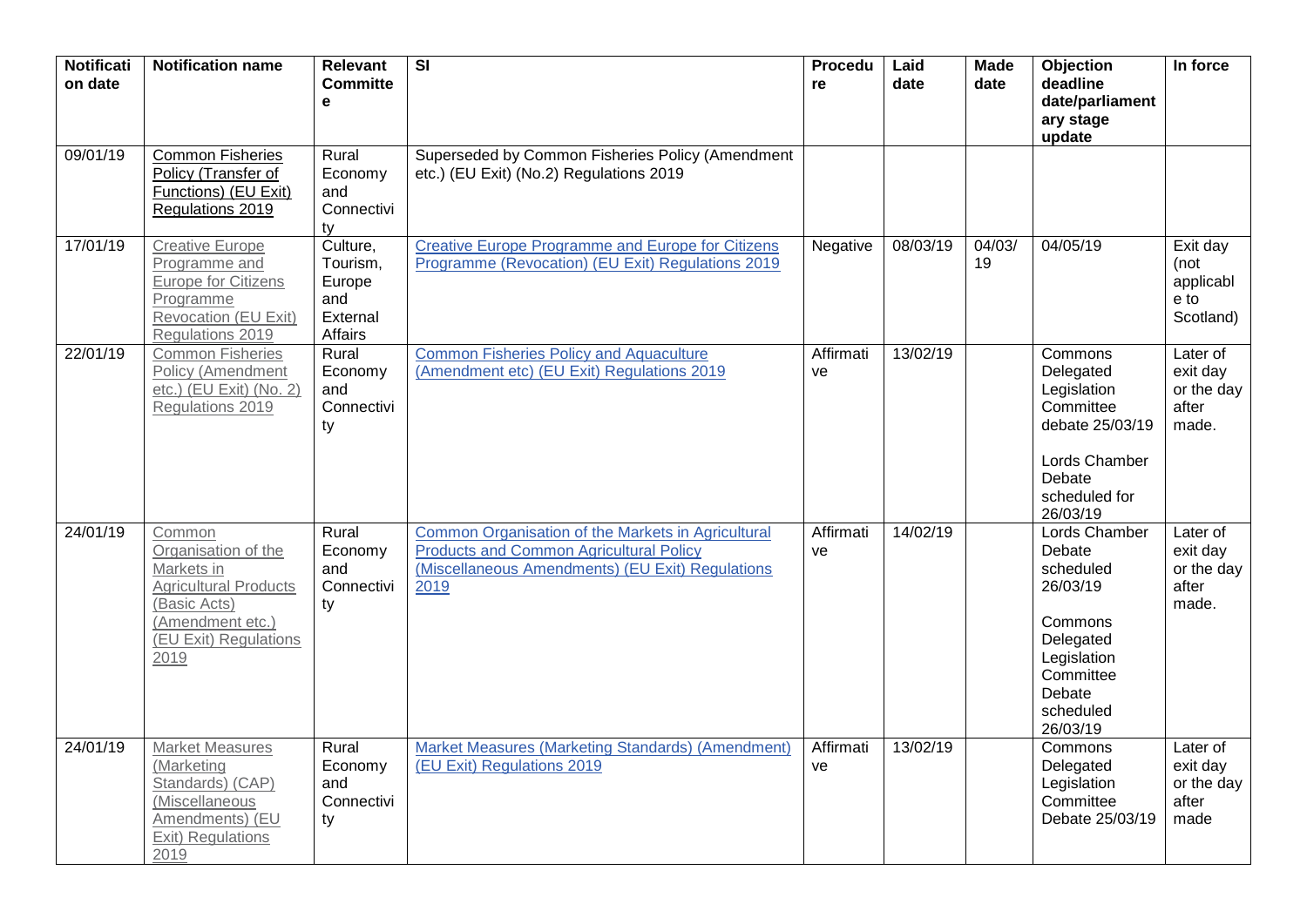| <b>Notificati</b><br>on date | <b>Notification name</b>                                                                                           | <b>Relevant</b><br><b>Committe</b><br>$\mathbf e$ | $\overline{\mathbf{S}}$                                                                             | Procedu<br>re   | Laid<br>date | <b>Made</b><br>date | Objection<br>deadline<br>date/parliament<br>ary stage<br>update<br>Lords Chamber                                        | In force                                            |
|------------------------------|--------------------------------------------------------------------------------------------------------------------|---------------------------------------------------|-----------------------------------------------------------------------------------------------------|-----------------|--------------|---------------------|-------------------------------------------------------------------------------------------------------------------------|-----------------------------------------------------|
|                              |                                                                                                                    |                                                   |                                                                                                     |                 |              |                     | Debate<br>scheduled for<br>26/03/19                                                                                     |                                                     |
| 24/01/19                     | <b>Market Measures</b><br>Payment Schemes<br>(Miscellaneous<br>Amendments) (EU<br><b>Exit) Regulations</b><br>2019 | Rural<br>Economy<br>and<br>Connectivi<br>ty       | <b>Market Measures Payment Schemes (Amendment)</b><br>(EU Exit) Regulations 2019                    | Affirmati<br>ve | 13/02/19     |                     | Commons<br>Delegated<br>Legislation<br>Committee<br>Debate 25/03/19<br>Lords Chamber<br>Debate<br>scheduled<br>26/03/19 | Later of<br>exit day<br>or the day<br>after<br>made |
| 24/01/19                     | <b>Market Measures</b><br>(Miscellaneous<br>provisions)<br>(Amendment) (EU<br>Exit) Regulations<br>2019            | Rural<br>Economy<br>and<br>Connectivi<br>ty       | <b>Market Measures (Miscellaneous Provisions)</b><br>(Amendment) (EU Exit) Regulations 2019         | Affirmati<br>ve | 13/02/19     |                     | Commons<br>Delegated<br>Legislation<br>Committee<br>Debate 25/03/19<br>Lords Chamber<br>Debate<br>scheduled<br>26/03/19 | Later of<br>exit day<br>or day<br>after<br>made.    |
| 24/01/19                     | <b>Organic Products</b><br>(Amendment) (EU<br>Exit) Regulations<br>2019                                            | Rural<br>Economy<br>and<br>Connectivi<br>ty       | <b>Organic Products (Amendment) (EU Exit) Regulations</b><br>2019                                   | Negative        | 28/01/19     | 22/01/<br>19        | Ended 08/03/19                                                                                                          | Exit day                                            |
| 30/01/19                     | Regulation (EC) No<br>1370/2007 (Public<br>Service Obligations)<br>(Amendments) (EU)<br>Regulations 2019           | Rural<br>Economy<br>and<br>Connectivi<br>ty       | Regulation (EC) No 1370/2007 (Public Service<br>Obligations) (Amendment) (EU Exit) Regulations 2019 | Negative        | 28/01/19     |                     | Sifting<br>complete12/02/1<br>9                                                                                         | Exit day                                            |
| 06/02/19                     | Environment, Food<br>and Rural Affairs<br>(Miscellaneous                                                           | Rural<br>Economy<br>and                           | The Environment, Food and Rural Affairs<br>(Amendment) (EU Exit) Regulations 2019                   | Affirmati<br>ve | 14/02/19     |                     | Commons<br>approved<br>18/03/19                                                                                         | Later of<br>exit day<br>or day                      |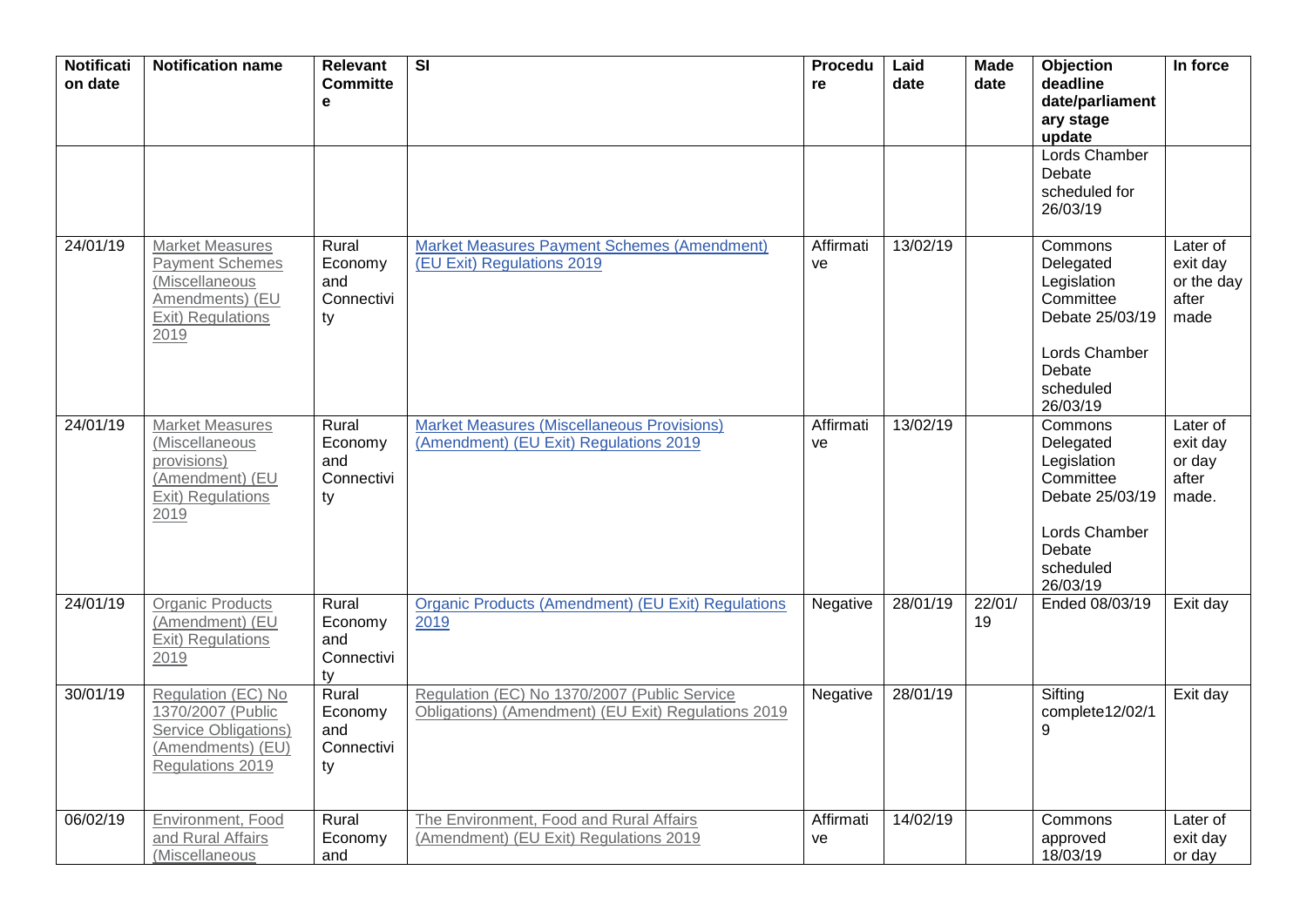| <b>Notificati</b><br>on date | <b>Notification name</b>                                                                                    | Relevant<br><b>Committe</b><br>$\mathbf{e}$ | $\overline{\mathsf{SI}}$                                                                       | Procedu<br>re   | Laid<br>date | <b>Made</b><br>date | <b>Objection</b><br>deadline<br>date/parliament<br>ary stage<br>update | In force                                                                                                                                                                                                                                                                                                                                                                                  |
|------------------------------|-------------------------------------------------------------------------------------------------------------|---------------------------------------------|------------------------------------------------------------------------------------------------|-----------------|--------------|---------------------|------------------------------------------------------------------------|-------------------------------------------------------------------------------------------------------------------------------------------------------------------------------------------------------------------------------------------------------------------------------------------------------------------------------------------------------------------------------------------|
|                              | Amendments) (EU<br>Exit) Regulations<br>2019                                                                | Connectivi<br>ty                            |                                                                                                |                 |              |                     | Lords approved<br>19/03/19                                             | after<br>made                                                                                                                                                                                                                                                                                                                                                                             |
| 06/02/19                     | Animal Health, Plant<br><b>Health and Seed</b><br>Marketing<br>(Amendment) (EU<br>Exit) Regulations<br>2019 | Rural<br>Economy<br>and<br>Connectivi<br>ty | Animal Health, Plant Health, Seeds and Seed Potatoes<br>(Amendment) (EU Exit) Regulations 2019 | Affirmati<br>ve | 11/03/19     |                     | Commons<br>Chamber<br>debate<br>scheduled for<br>27/03/19              | Chapter 1<br>of Part 4,<br>21 days<br>after laid.<br>Part 2, on<br>exit day.<br>Part 3<br>and<br>regulation<br>10,<br>immediat<br>ely before<br>exit day.<br>Regulatio<br>ns 8 and<br>9, other<br>than<br>paragrap<br>h $15(a)$ of<br>regulation<br>9, on exit<br>day.<br>Regulatio<br>n.<br>$9(15)(a)$ ,<br>on the<br>day one<br>year after<br>the day<br>on which<br>exit day<br>falls. |
| 07/02/19                     | Immigration,<br>Nationality and<br>Asylum (EU Exit)<br>Regulations 2019                                     | Justice                                     | Immigration, Nationality and Asylum (EU Exit)<br><b>Regulations 2019</b>                       | Affirmati<br>ve | 11/02/19     |                     | Lords approved<br>18/03/19                                             | Later of<br>exit day<br>or the day<br>after<br>made                                                                                                                                                                                                                                                                                                                                       |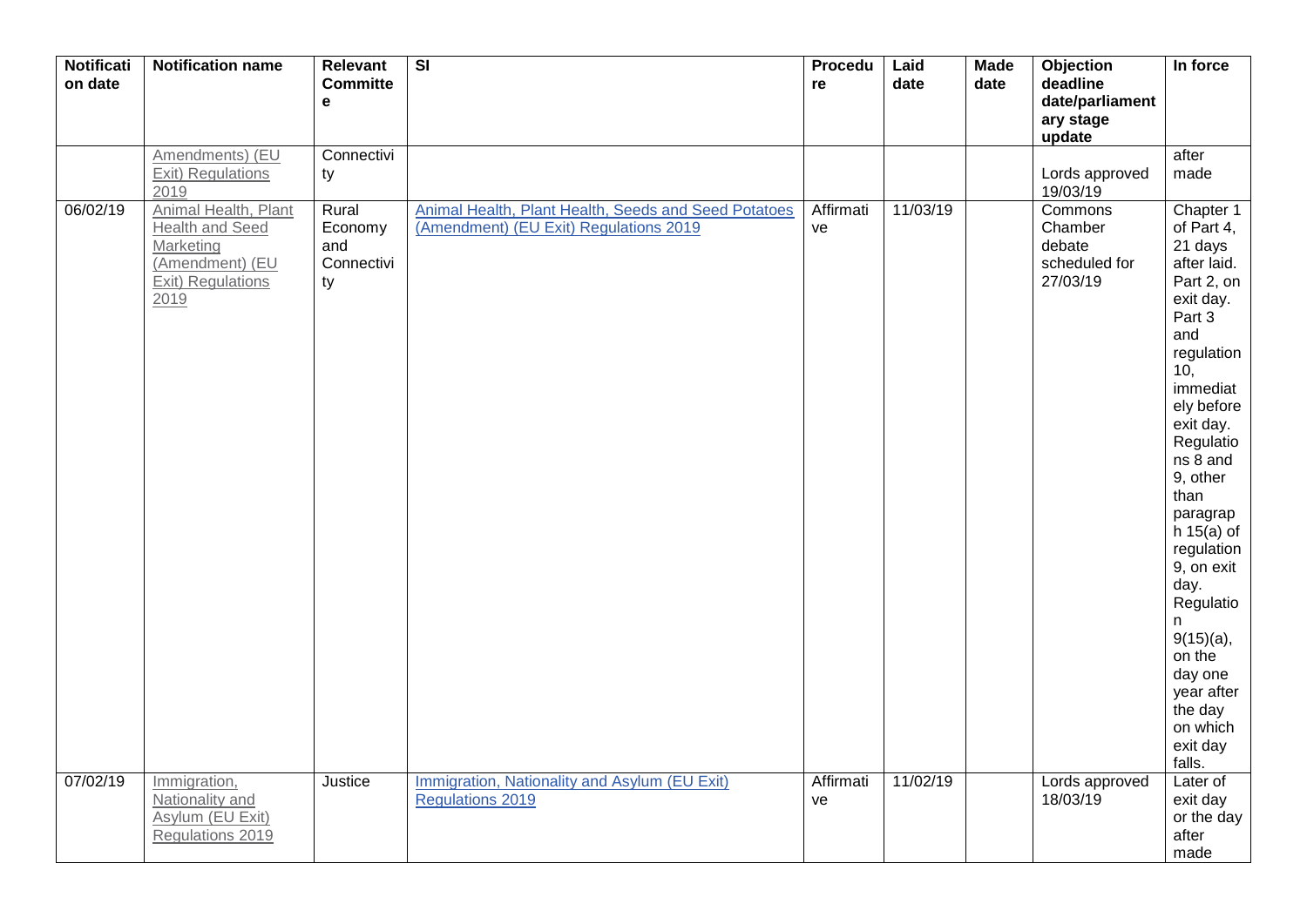| <b>Notificati</b><br>on date | <b>Notification name</b>                                                                         | <b>Relevant</b><br><b>Committe</b><br>e                  | $\overline{\mathsf{SI}}$                                                                                  | <b>Procedu</b><br>re | Laid<br>date | $\overline{\mathsf{M}}$ ade<br>date | Objection<br>deadline<br>date/parliament<br>ary stage<br>update                                                                           | In force                                                                                                                                             |
|------------------------------|--------------------------------------------------------------------------------------------------|----------------------------------------------------------|-----------------------------------------------------------------------------------------------------------|----------------------|--------------|-------------------------------------|-------------------------------------------------------------------------------------------------------------------------------------------|------------------------------------------------------------------------------------------------------------------------------------------------------|
|                              |                                                                                                  |                                                          |                                                                                                           |                      |              |                                     | Commons<br>approved<br>20/03/19                                                                                                           |                                                                                                                                                      |
| 07/02/19                     | Environment<br>(Miscellaneous<br>Amendments and<br>Revocations) (EU<br>Exit) Regulations<br>2019 | Rural<br>Economy<br>and<br>Connectivi<br>ty              | Environment (Miscellaneous Amendments and<br>Revocations) (EU Exit) Regulations 2019                      | Negative             | 22/03/19     | 20/03/<br>19                        | 18/05/19                                                                                                                                  | Regulatio<br>$ns2$ to $72$<br>come into<br>force<br>immediat<br>ely before<br>exit day.<br>Regulatio<br>ns 8 to 12<br>and<br>Schedule<br>- exit day. |
| 08/02/19                     | Food (Amendment)<br>(EU Exit) Regulations<br>2019                                                | Health and<br>Sport                                      | Food (Amendment) (EU Exit) Regulations 2019                                                               | Negative             | 12/03/19     | 07/03/<br>19                        | 08/05/19                                                                                                                                  | Exit day                                                                                                                                             |
| 11/02/19                     | Food and Farming<br>(Miscellaneous<br>Amendments) (EU<br>Exit) Regulations<br>2019               | Rural<br>Economy<br>and<br>Connectivi<br>ty              | Food and Farming (Amendment) (EU Exit) Regulations<br>2019                                                | Affirmati<br>ve      | 11/03/19     |                                     | <b>Lords Grand</b><br>Committee<br>Debate 25/03/19<br>Commons<br>Delegated<br>Legislation<br>Committee<br>Debate<br>scheduled<br>26/03/19 | Regulatio<br>ns 11, 12<br>and 13<br>and Part<br>4,<br>immediat<br>ely before<br>exit day;<br>otherwise<br>, on exit<br>day.                          |
| 13/02/19                     | Detergents<br>(Safeguarding)<br>(Amendment) (EU<br><b>Exit) Regulations</b><br>2019              | Environme<br>nt, Climate<br>Change<br>and Land<br>Reform | Detergents (Safeguarding) (Amendment) (EU Exit)<br><b>Regulations 2019</b>                                | Affirmati<br>ve      | 14/02/19     |                                     | Commons<br>approved<br>13/03/19<br>Lords approved<br>19/03/19                                                                             | Later of<br>exit day<br>or day<br>after<br>made                                                                                                      |
| 13/02/19                     | <b>Social Security</b><br>Coordination<br>(Benefits in Kind)<br>(Amendment etc.)                 | Health and<br>Sport                                      | <b>Social Security Coordination (Reciprocal Healthcare)</b><br>(Amendment etc) (EU Exit) Regulations 2019 | Affirmati<br>ve      | 11/02/19     |                                     | Lords approved<br>21/03/19                                                                                                                | Exit day                                                                                                                                             |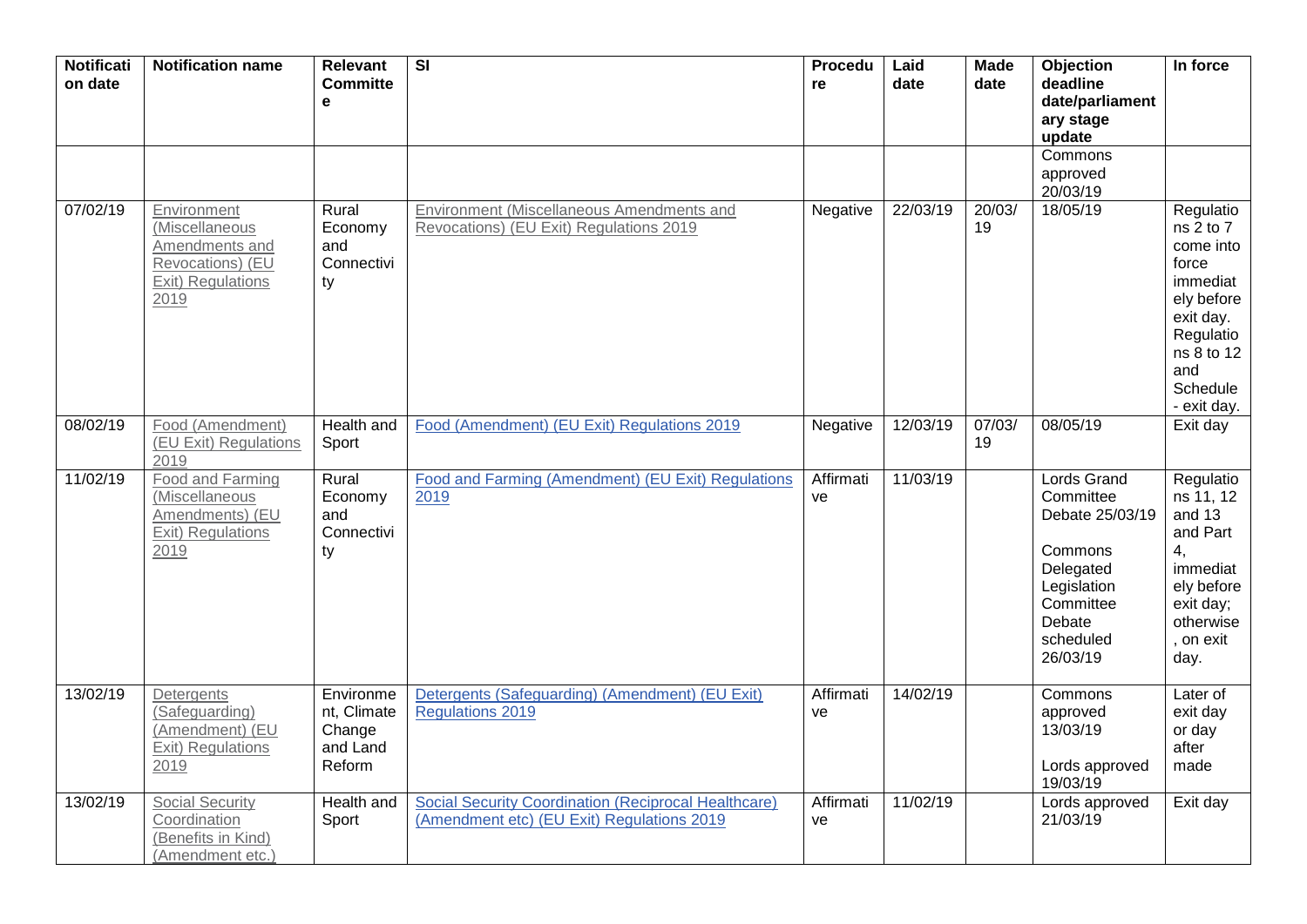| <b>Notificati</b><br>on date | <b>Notification name</b>                                                                                                               | <b>Relevant</b><br><b>Committe</b><br>е     | $\overline{\mathsf{SI}}$                                                                                            | Procedu<br>re   | Laid<br>date | <b>Made</b><br>date | Objection<br>deadline<br>date/parliament<br>ary stage<br>update                                                             | In force                                            |
|------------------------------|----------------------------------------------------------------------------------------------------------------------------------------|---------------------------------------------|---------------------------------------------------------------------------------------------------------------------|-----------------|--------------|---------------------|-----------------------------------------------------------------------------------------------------------------------------|-----------------------------------------------------|
|                              | (EU Exit) Regulations<br>2019                                                                                                          |                                             |                                                                                                                     |                 |              |                     | Commons<br>Delegated<br>Legislation<br>Committee<br>Debate 25/03/19                                                         |                                                     |
| 13/02/19                     | National Health<br>Service (Cross<br><b>Border Healthcare</b><br>and Miscellaneous<br>Amendments) (EU<br>Exit) Regulations<br>2019     | Health and<br>Sport                         | National Health Service (Cross-border Healthcare and<br>Miscellaneous Amendments etc) (EU Exit) Regulations<br>2019 | Affirmati<br>ve | 11/02/19     |                     | Commons<br>Delegated<br>Legislation<br>Committee<br>Debate 25/03/19<br>Lords Chamber<br>debate<br>scheduled for<br>27/03/19 | Exit day                                            |
| 22/02/19                     | <b>UK Statistics</b><br>(Amendment) (EU<br>Exit) Regulations<br>2019                                                                   | Economy,<br>Energy<br>and Fair<br>Work      | UK Statistics (Amendment etc) (EU Exit) Regulations<br>2019                                                         | Negative        | 07/03/19     | 06/03/<br>19        | 03/05/19                                                                                                                    | Exit day                                            |
| 21/02/19                     | Competitiveness of<br><b>Enterprises and Small</b><br>and Medium-Sized<br>Enterprises<br>(Revocation) (EU<br>Exit) Regulations<br>2019 | Economy,<br>Energy<br>and Fair<br>Work      | Intended likely laying date 04/04/19                                                                                |                 |              |                     |                                                                                                                             |                                                     |
| 26/02/19                     | Geo-Blocking<br>Regulation<br>(Revocation) (EU<br>Exit) Regulations<br>2019                                                            | Economy,<br>Energy<br>and Fair<br>Work      | Geo-blocking Regulation (Revocation) (EU Exit)<br><b>Regulations 2019</b>                                           | Affirmati<br>ve | 14/03/19     |                     | Motion tabled by<br>Government<br>14/03/19                                                                                  | Later of<br>exit day<br>or 21<br>days after<br>made |
| 27/02/19                     | <b>Common Fisheries</b><br><b>Policy (Amendment</b><br>etc) (EU Exit) (No. 2)<br>Regulations 2019                                      | Rural<br>Economy<br>and<br>Connectivi<br>ty | Common Fisheries Policy (Amendment etc) (EU Exit)<br>(No. 2) Regulations 2019                                       | Affirmati<br>ve | 28/02/19     |                     | Commons<br>Delegated<br>Legislation<br>Committee<br>Debate 25/03/19<br>Lords Chamber<br>Debate                              | Later of<br>exit day<br>or the day<br>after<br>made |